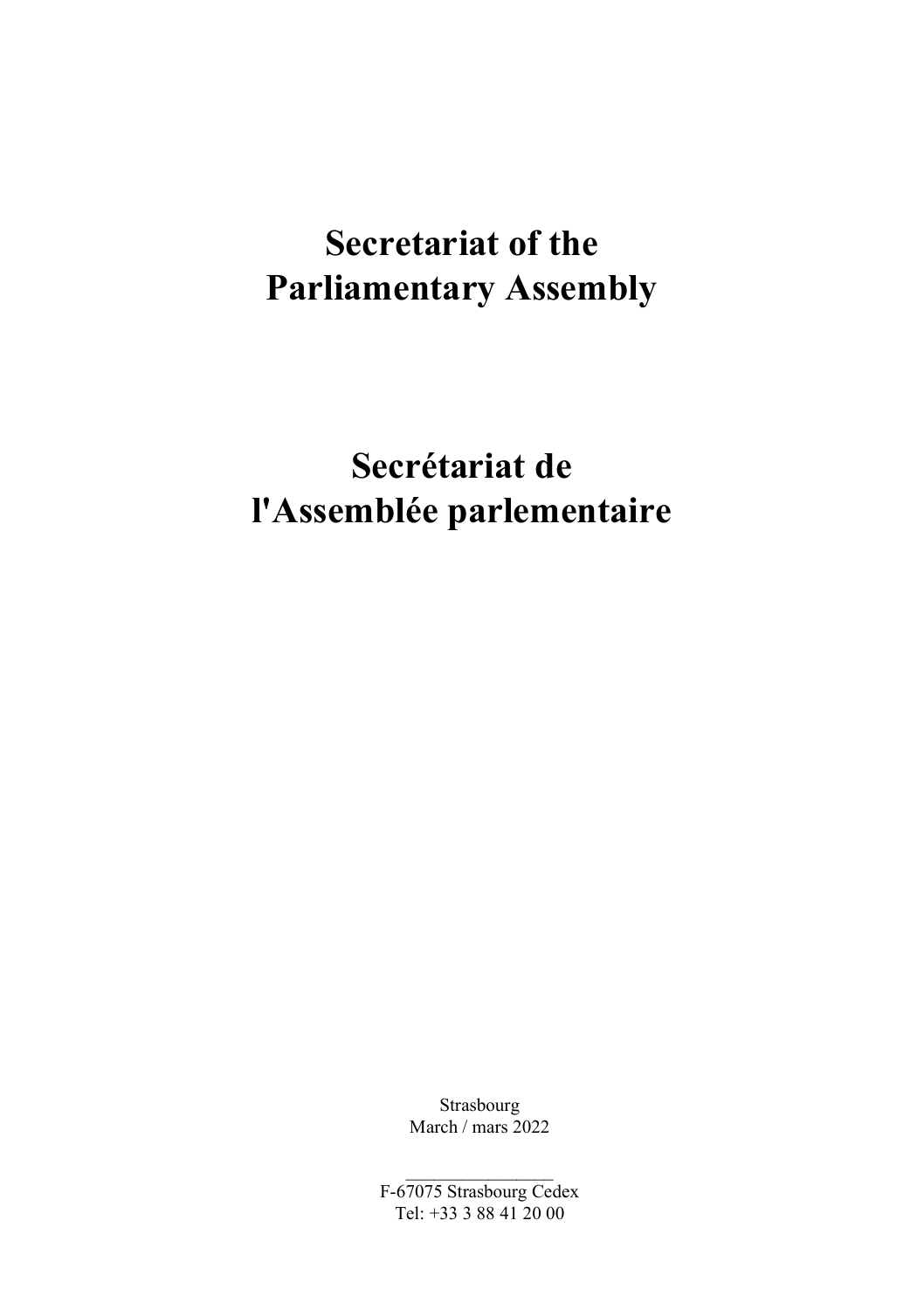#### Any corrections should be communicated to / Toute correction devrait être signalée à:

Ms Aurélie HAUG Table Office / Service de la séance Secretariat of the Parliamentary Assembly / Secrétariat de l'Assemblée parlementaire Council of Europe / Conseil de l'Europe STRASBOURG Tel: +33 3 90 21 52 29 E-mail: aurelie.haug@coe.int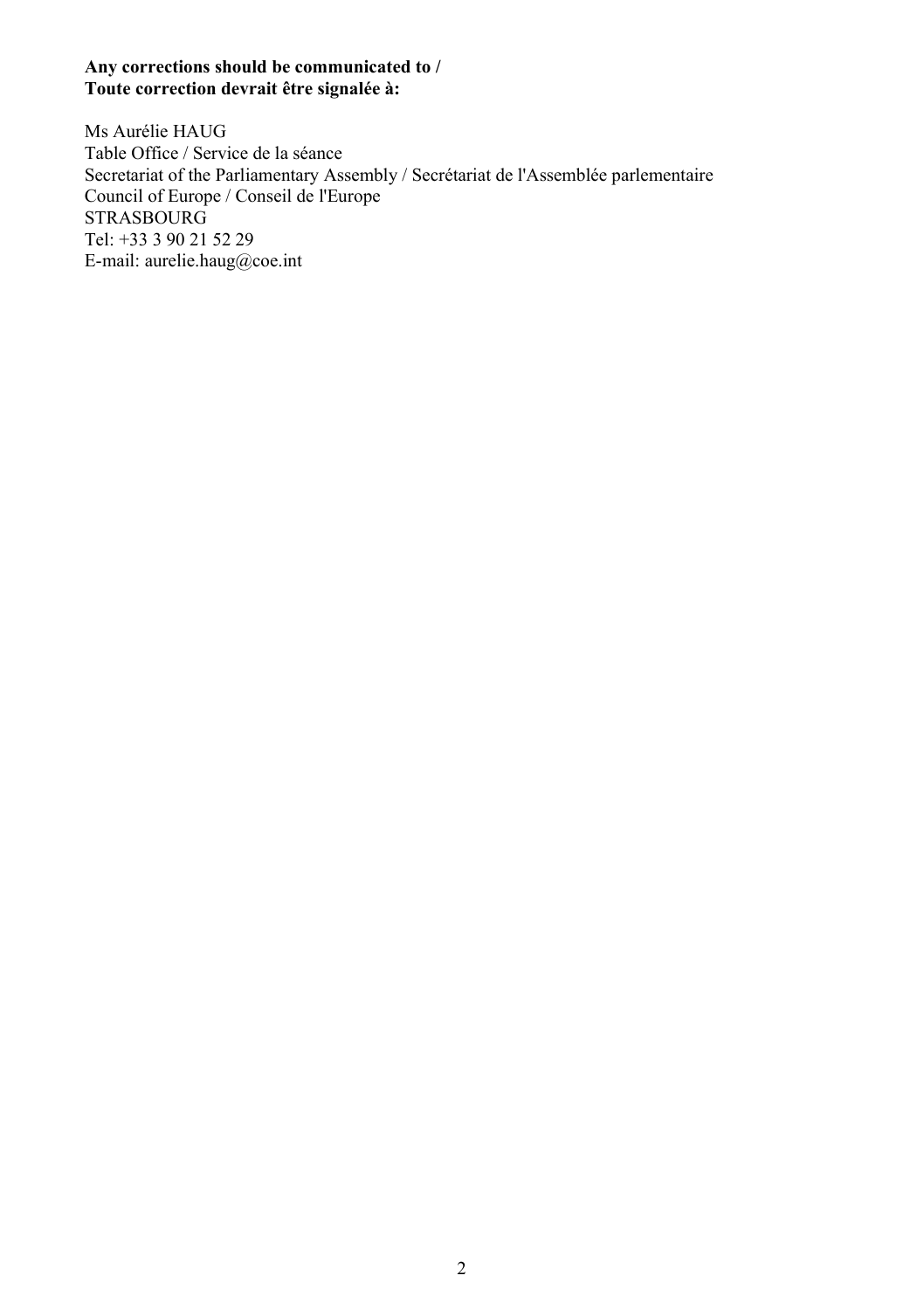### Table of contents

| ECPRD - European Centre for Parliamentary Research and Documentation  8       |
|-------------------------------------------------------------------------------|
|                                                                               |
|                                                                               |
|                                                                               |
|                                                                               |
| Committee on the election of judges to the European Court of Human Rights  13 |
| Committee on the Honouring of Obligations and Commitments by Member States    |
| Committee on Rules of Procedure, Immunities and Institutional Affairs  15     |
|                                                                               |
|                                                                               |
|                                                                               |
|                                                                               |
|                                                                               |
|                                                                               |
|                                                                               |
|                                                                               |
|                                                                               |
|                                                                               |
|                                                                               |
|                                                                               |
|                                                                               |
| Division of Parliamentary Researchs, Administrative matters and Events  29    |
|                                                                               |
|                                                                               |
|                                                                               |
|                                                                               |
|                                                                               |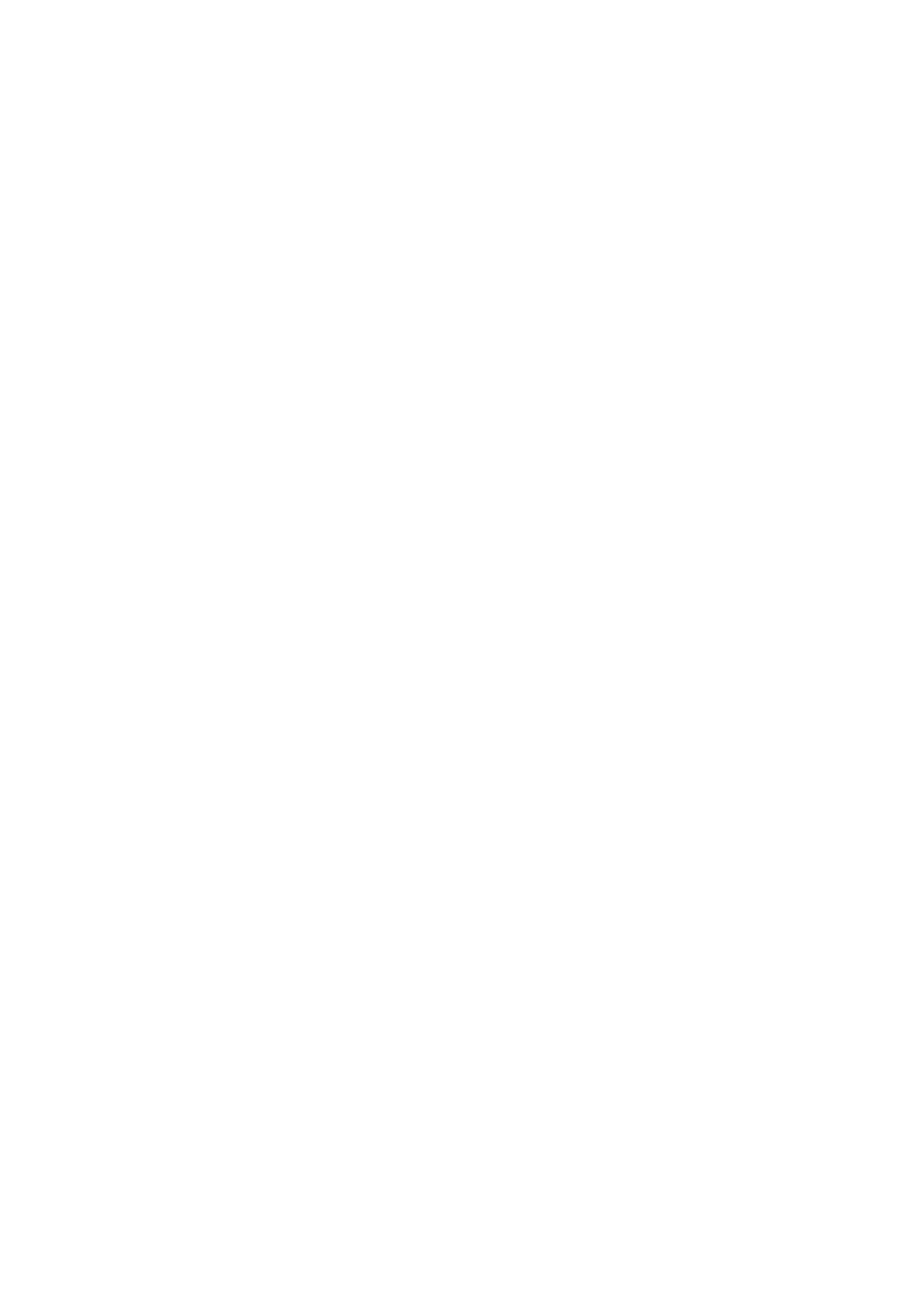# Secretary General of the Parliamentary Assembly Secrétaire général·e de l'Assemblée parlementaire

| $Fax: +33/388.41.2776$                                                                                            |                         |                                                                                               |
|-------------------------------------------------------------------------------------------------------------------|-------------------------|-----------------------------------------------------------------------------------------------|
| Secretary General of the Assembly / Secrétaire Général e de l'Assemblée<br>CHATZIVASSILIOU-TSOVILIS, Despina [Ms] |                         |                                                                                               |
| Office/Bureau: 6.207/09                                                                                           | Tel: $+33/388.41.3075$  | Email: despina.chatzivassiliou@coe.int                                                        |
| <b>KARPENKO, Artemy [M.]</b>                                                                                      |                         | Head of the Office of the Secretary General / Chef fe du Bureau du/de la Secrétaire Général e |
| Office/Bureau: 6.152                                                                                              | Tel: $+33/3$ 90.21.5209 | Email: artemy.karpenko@coe.int                                                                |
| Secrétaire Général·e<br><b>GAYEVSKA, Kateryna [Mme]</b>                                                           |                         | Deputy Head of the Office of the Secretary General / Chef fe adjoint e du Bureau du/de la     |
| Office/Bureau: 6.160                                                                                              | Tel: +33/3 88.41.2127   | Email: kateryna.gayevska@coe.int                                                              |
| Political Adviser / Conseiller ère politique<br><b>FAGGIANI, Greta [Mme]</b><br>Office/Bureau: 6.223              | Tel: $+33/3$ 90.21.4308 | Email: greta.faggiani@coe.int                                                                 |
| Assistants / Assistant es<br><b>SCHOEN, Noémie [Mme]</b><br>Office/Bureau: $6.211/13$                             | Tel: $+33/3$ 90.21.6140 | Email: noemie.schoen@coe.int                                                                  |
| ROLLER-KAUFMAN, Carine [Mme]<br>Office/Bureau: 6.211/13                                                           | Tel: $+33/3$ 90.21.6140 | Email: carine.roller-kaufman@coe.int                                                          |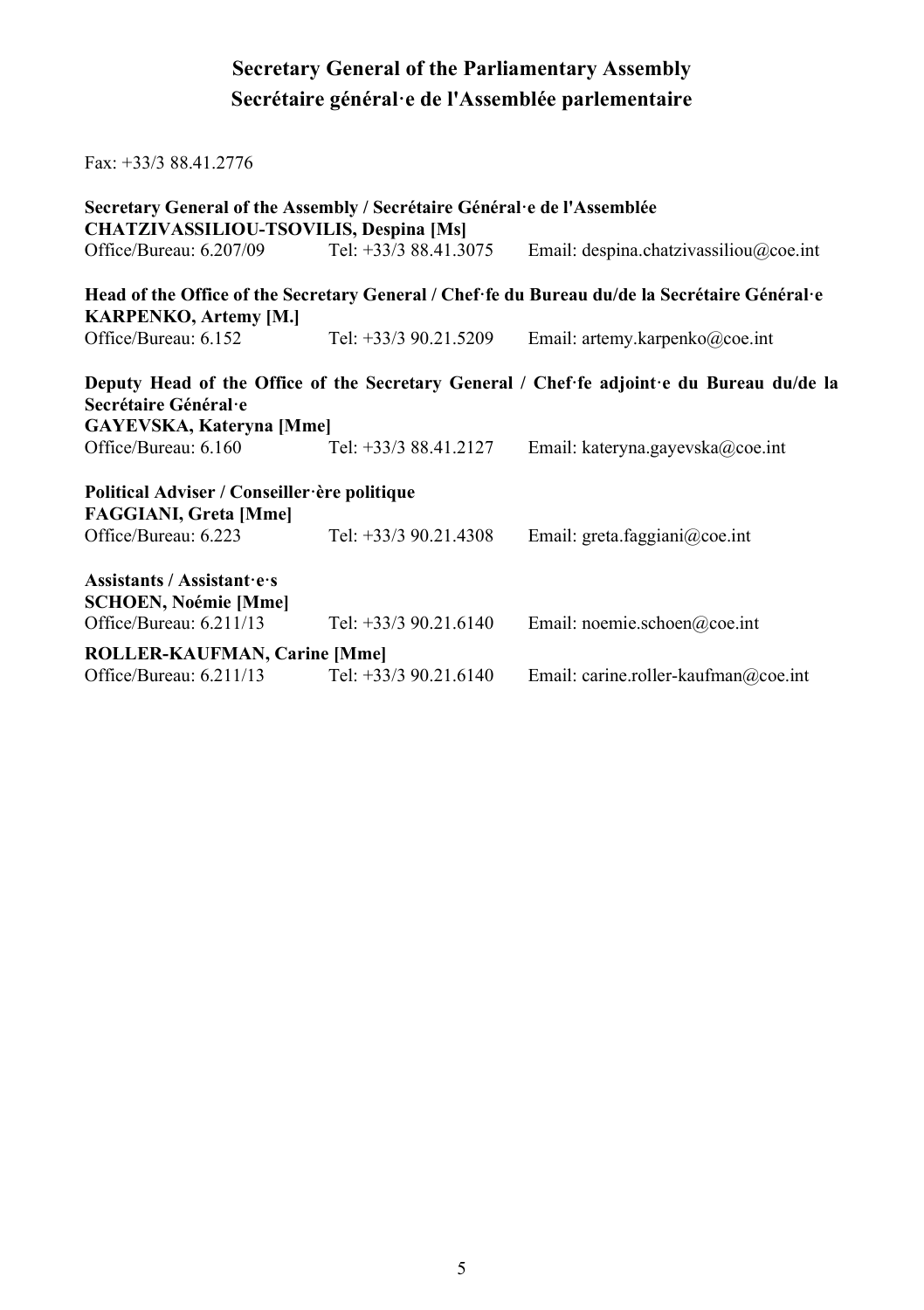### Private Office of the President of the Assembly Cabinet du Président de l'Assemblée

| Fax: $+33/388.41.2796$                                                                                           |                        |                                       |
|------------------------------------------------------------------------------------------------------------------|------------------------|---------------------------------------|
| Head of the Private Office / Chef fe du Cabinet<br>KOPACI-DI MICHELE, Liri [Ms]                                  |                        |                                       |
| Office/Bureau: 1.064                                                                                             | Tel: $+33/388.41.2258$ | Email: liri.kopaci-di-michele@coe.int |
| Deputy Head of the Private Office / Chef fe adjoint e du Cabinet                                                 |                        |                                       |
| <b>KHRYCHIKOV, Sergey [M.]</b>                                                                                   |                        |                                       |
| Office/Bureau: 1.079                                                                                             | Tel: $+33/388.41.3184$ | Email: sergey.khrychikov@coe.int      |
| Deputy to the Head of the Private Office / Adjoint e au/à la Chef fe du Cabinet<br><b>KRUGER, Stefania [Mme]</b> |                        |                                       |
| Office/Bureau: 1.075                                                                                             | Tel: +33/3 88.41.3052  | Email: stefania.kruger@coe.int        |
| Senior Management Assistant / Assistant e de Senior Manager                                                      |                        |                                       |
| FELLAH, Susan [Ms]                                                                                               |                        |                                       |
| Office/Bureau: 1.070                                                                                             | Tel: +33/3 90.21.5249  | Email: susan.fellah@coe.int           |
| Assistant / Assistant e                                                                                          |                        |                                       |
| <b>BONIFAIX, Frédérique [Mme]</b>                                                                                |                        |                                       |
| Office/Bureau: 1.077                                                                                             | Tel: $+33/388.41.2005$ | Email: frederique.bonifaix@coe.int    |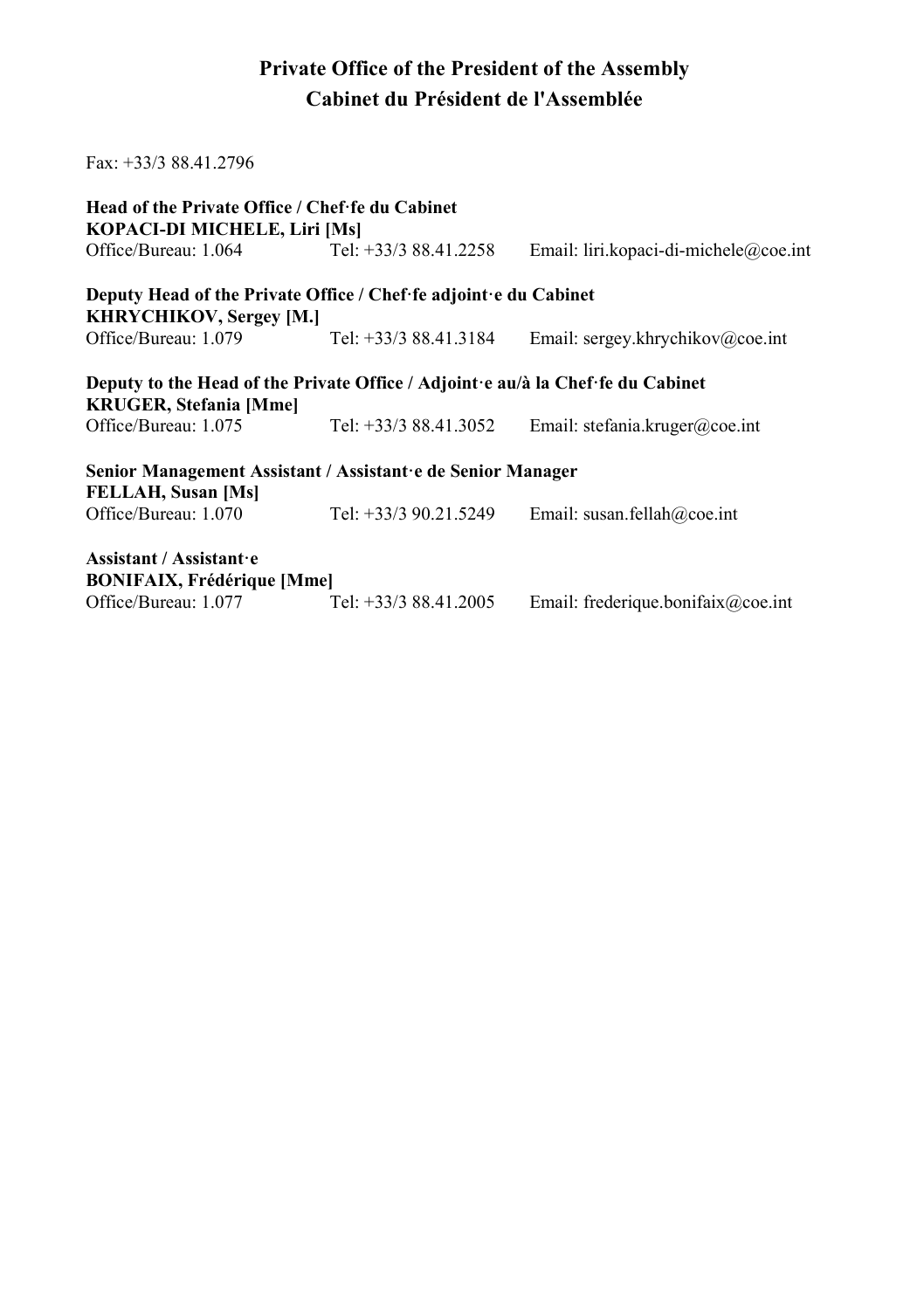#### Central Division (Finance, Human resources) Division centrale (Finances, Ressources humaines)

#### $H = \begin{bmatrix} 1 & 0 & 0 \\ 0 & 0 & 0 \\ 0 & 0 & 0 \end{bmatrix}$

| Head of the Division / Chef fe de Division                                     |                        |                                |
|--------------------------------------------------------------------------------|------------------------|--------------------------------|
| DE BUYER, Yann [M.]                                                            |                        |                                |
| Office/Bureau: 6.172                                                           | Tel: $+33/388.41.2911$ | Email: yann.debuyer@coe.int    |
|                                                                                |                        |                                |
| <b>Finance / Finances</b>                                                      |                        |                                |
| Principal Administrative Assistant / Assistant e administratif ive principal e |                        |                                |
| <b>IVENS, Véronique [Mme]</b>                                                  |                        |                                |
| Office/Bureau: 6.193                                                           | Tel: +33/3 88.41.2242  | Email: veronique.ivens@coe.int |
| Administrative assistants / Assistant es administratif ives                    |                        |                                |

#### WILLKOMM-PEREIRA, Christine [Mme]

| Office/Bureau: 6.195           | Tel: +33/3 88.41.2978  | Email: christine.willkomm@coe.int |
|--------------------------------|------------------------|-----------------------------------|
| <b>LAKBAR, Catherine [Mme]</b> |                        |                                   |
| Office/Bureau: 6.191           | Tel: $+33/388.41.2556$ | Email: catherine.lakbar@coe.int   |

#### Human resources / Ressources humaines

| Administrative assistant / Assistant e administratif ive<br><b>ATHANASSIADOU, Sophie [Ms]</b> |                       |                                     |  |
|-----------------------------------------------------------------------------------------------|-----------------------|-------------------------------------|--|
| Office/Bureau: 6.169                                                                          | Tel: +33/3 88.41.3896 | Email: sophie.athanassiadou@coe.int |  |
| Assistants / Assistant es<br>WIESMEYER, Anne [Mme]                                            |                       |                                     |  |
| Office/Bureau: 6.170                                                                          | Tel: +33/3 88.41.3517 | Email: anne.wiesmeyer@coe.int       |  |
| <b>TANNA, Beejul [Ms]</b><br>Office/Bureau: 6.182                                             | Tel: +33/3 88.41.3975 | Email: beejul.tanna@coe.int         |  |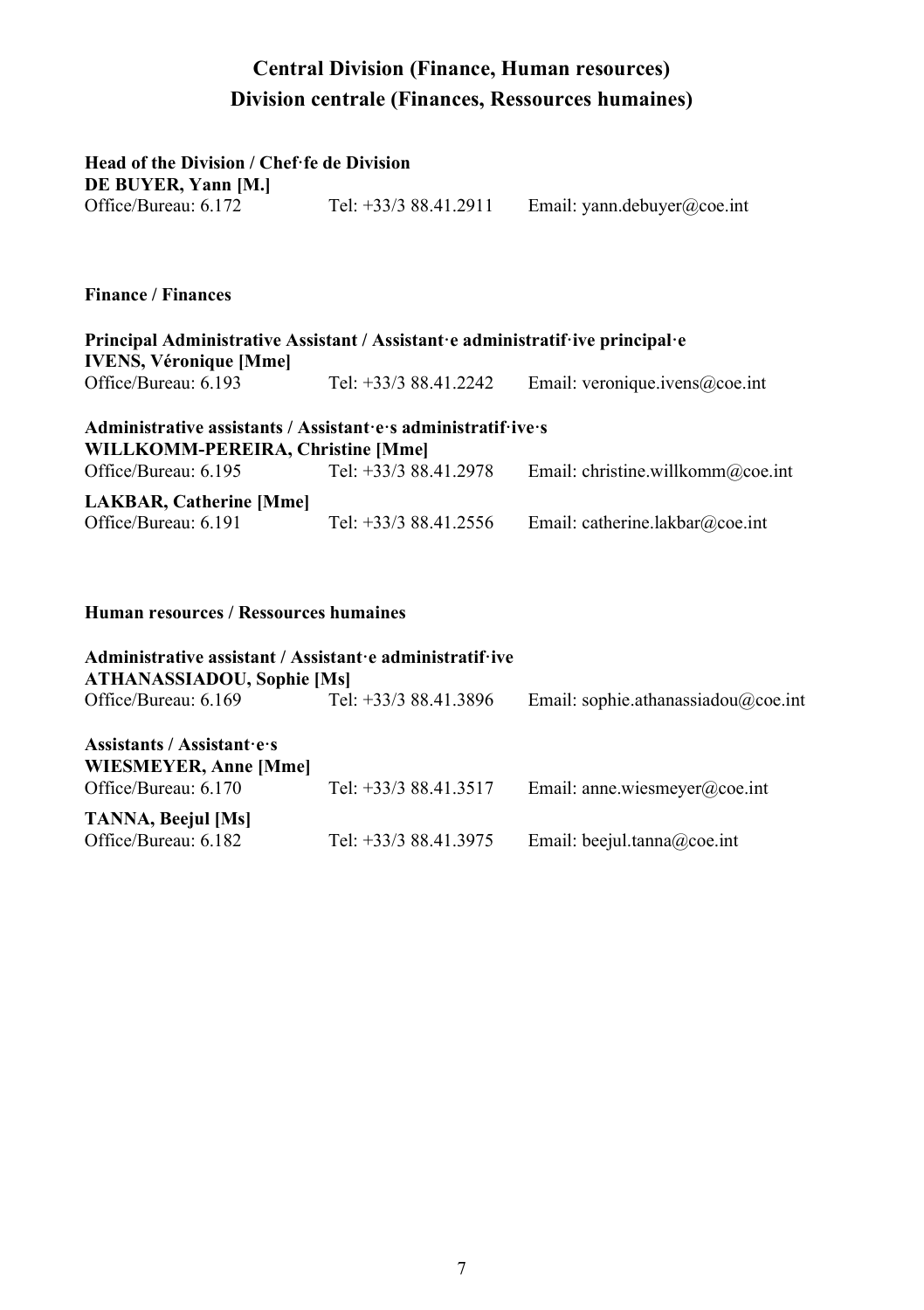# ECPRD – European Centre for Parliamentary Research and Documentation CERDP – Centre européen de recherches et de documentation parlementaires

| Co-Director / Co-Directeur·trice<br><b>CLAMER, Valérie [Mme]</b>                         |                        |                               |
|------------------------------------------------------------------------------------------|------------------------|-------------------------------|
| Office/Bureau: 6.173                                                                     | Tel: $+33/388.41.2106$ | Email: valerie.clamer@coe.int |
| Co-Secretary and Correspondent / Co-Secrétaire et Correspondant e<br>DE BUYER, Yann [M.] |                        |                               |
| Office/Bureau: 6.172                                                                     | Tel: +33/3 88.41.2911  | Email: yann.debuyer@coe.int   |
| Deputy Correspondent / Correspondant e adjoint e<br><b>DUBOURG, Agathe [Mme]</b>         |                        |                               |
| Office/Bureau: 6.162                                                                     | Tel: +33/3 90.21.5295  | Email: agathe.dubourg@coe.int |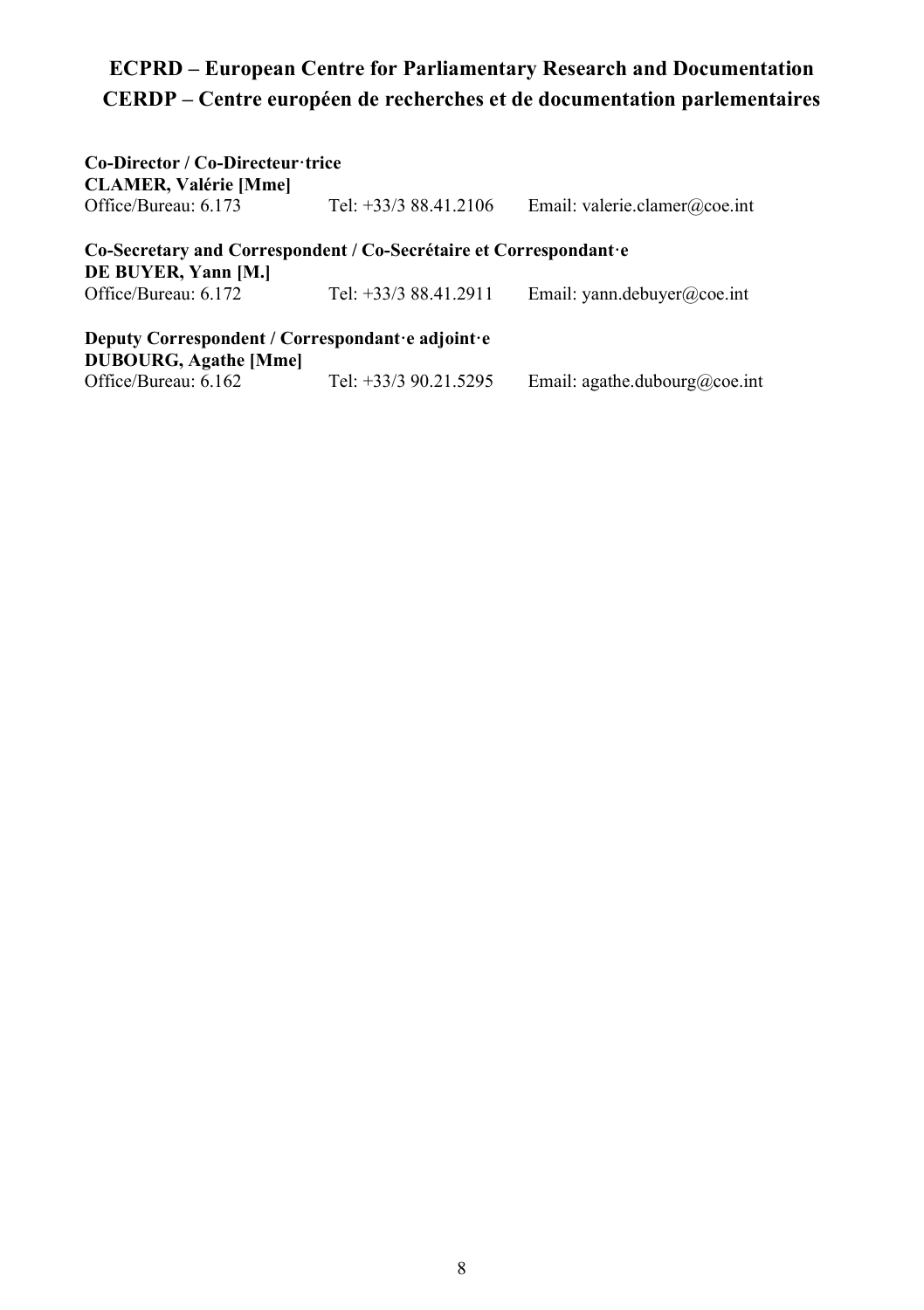#### Conference of Presidents of Parliament Conférence des Présidentes et Présidents de Parlement

| Secretary General of the Assembly / Secrétaire Général e de l'Assemblée<br><b>CHATZIVASSILIOU-TSOVILIS, Despina [Ms]</b> |                                                               |                                                                                                |  |
|--------------------------------------------------------------------------------------------------------------------------|---------------------------------------------------------------|------------------------------------------------------------------------------------------------|--|
| Office/Bureau: 6.207/09                                                                                                  | Tel: $+33/388.41.3075$                                        | Email: despina.chatzivassiliou@coe.int                                                         |  |
|                                                                                                                          | de la Séance, de l'innovation technologique et des événements | Head of the Table Office, Technological Innovation and Events Department / Chef· fe du Service |  |
| <b>CLAMER, Valérie [Mme]</b><br>Office/Bureau: 6.173                                                                     | Tel: $+33/388.41.2106$                                        | Email: valerie.clamer@coe.int                                                                  |  |

Principal Administrative Assistant / Assistant·e administratif·ive principal·e **SCHNEIDER, Annick [Mme]**<br>Office/Bureau: 6.161 Tel:  $+33/3$  88.41.2549 Email: annick.schneider@coe.int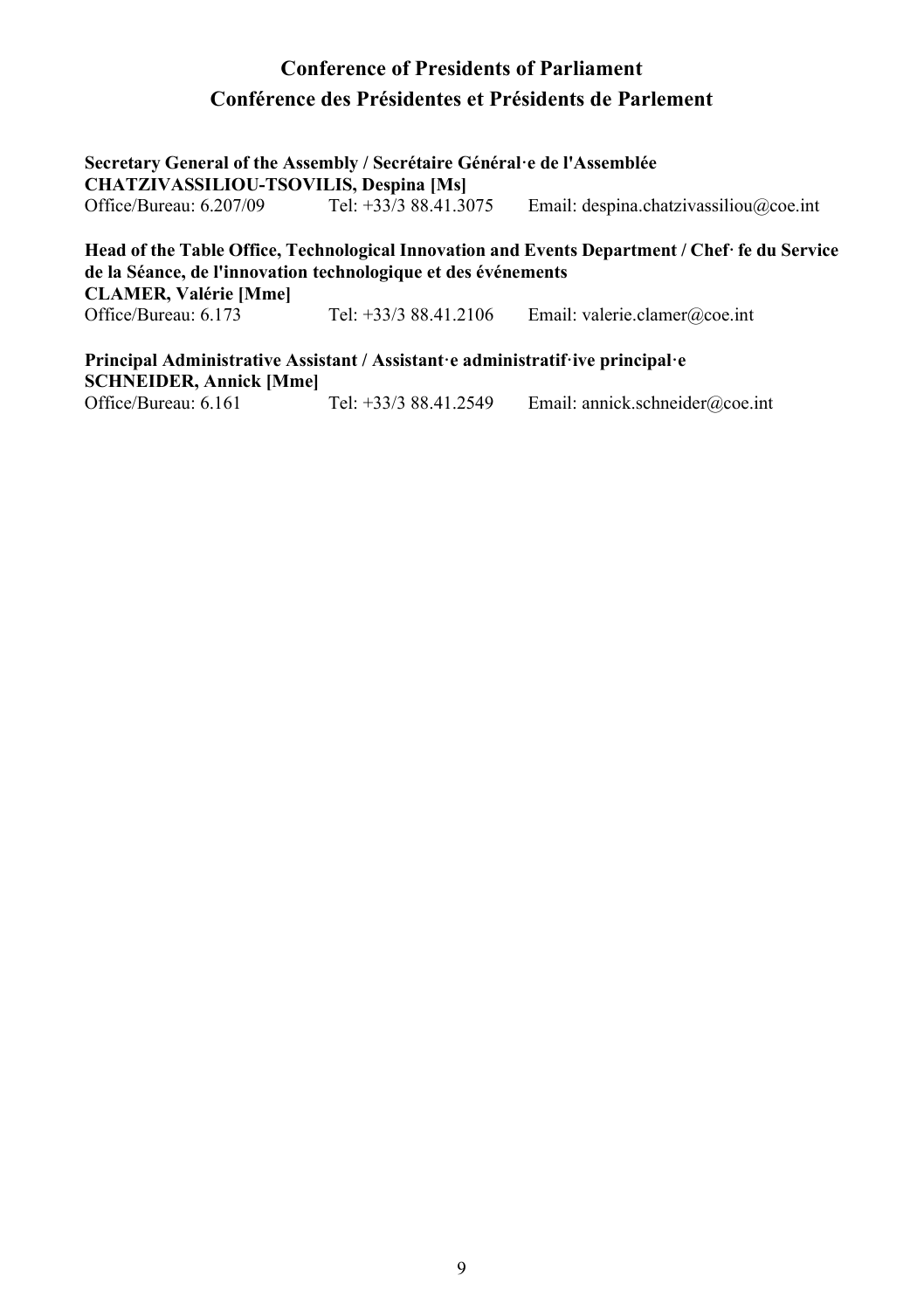# Directorate of Committees - Democracy and Rule of law Direction des commissions - Démocratie et État de droit

| Director of Committees / Directeur trice des Commissions<br>NEVILLE, Mark [Mr]    |                         |                               |
|-----------------------------------------------------------------------------------|-------------------------|-------------------------------|
| Office/Bureau: 6.217                                                              | Tel: +33/3 88.41.2341   | Email: mark.neville@coe.int   |
| Assistant / Assistant e<br><b>SONRIER, Sachka [Ms]</b><br>Office/Bureau: 6.211/13 | Tel: $+33/3$ 90.21.4953 | Email: sachka.sonrier@coe.int |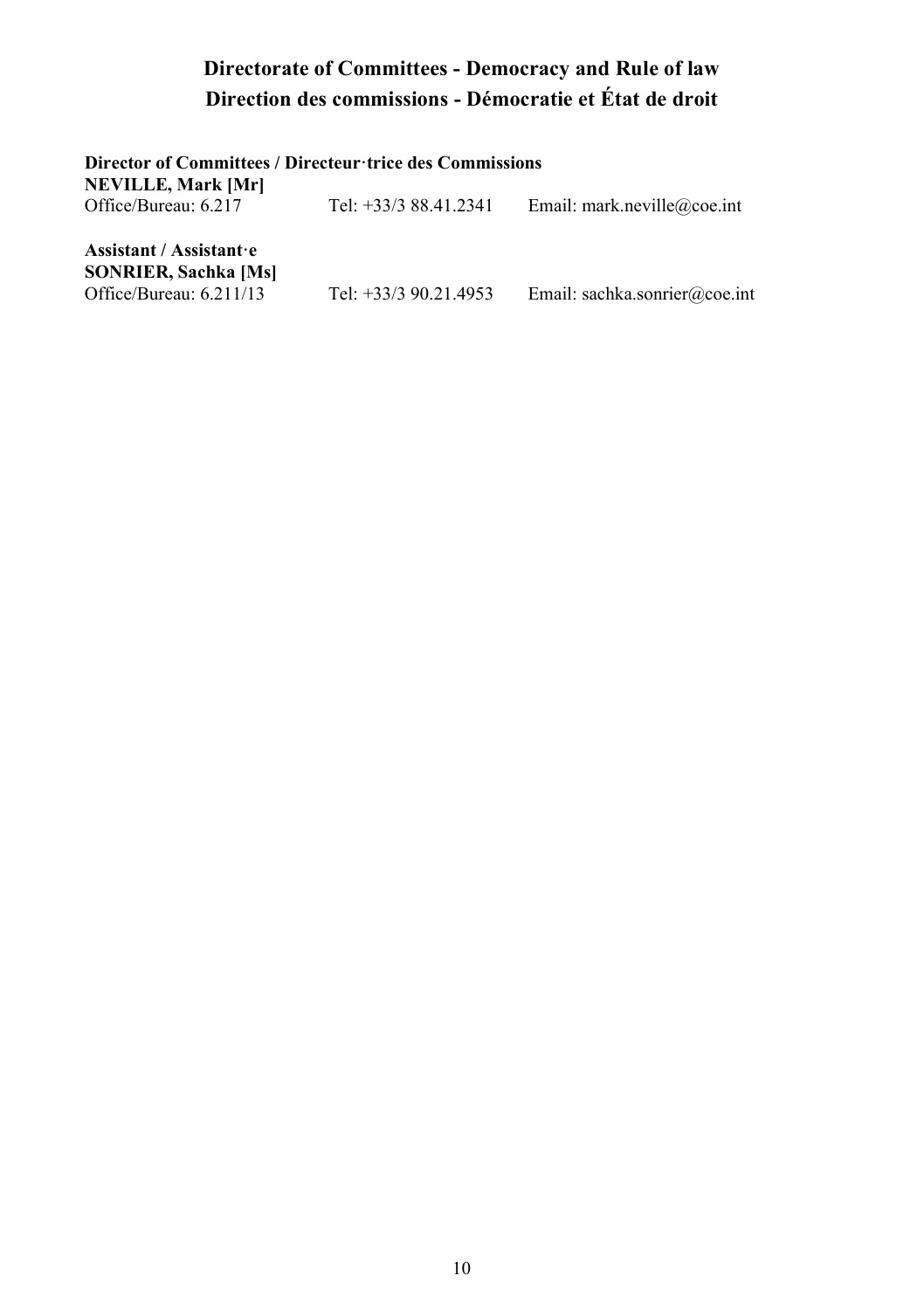#### Committee on Political Affairs and Democracy Commission des questions politiques et de la démocratie

Fax: +33/3 88.41.2944

| Head of the Secretariat / Chef fe du Secrétariat<br>SIRTORI, Sonia [Ms]               |                       |                                  |
|---------------------------------------------------------------------------------------|-----------------------|----------------------------------|
| Office/Bureau: 6.009                                                                  | Tel: +33/3 88.41.2370 | Email: sonia.sirtori@coe.int     |
| Secretaries / Secrétaires<br><b>CHEVTCHENKO, Pavel [Mr]</b>                           |                       |                                  |
| Office/Bureau: 6.015                                                                  | Tel: +33/3 88.41.3835 | Email: pavel.chevtchenko@coe.int |
| ELVERIS, Ayşegül [Ms]<br>Office/Bureau: 6.010                                         | Tel: +33/3 88.41.2332 | Email: aysegul.elveris@coe.int   |
| Co-Secretary / Co-Secrétaire<br><b>BOGGIA, Elia [Mr]</b>                              |                       |                                  |
| Office/Bureau: 6.011                                                                  | Tel: +33/3 90.21.6286 | Email: elia.boggia@coe.int       |
| Administrative assistant / Assistant e administratif ive<br><b>STEMP, Nicola [Ms]</b> |                       |                                  |
| Office/Bureau: 6.008                                                                  | Tel: +33/3 88.41.2123 | Email: nicola.stemp@coe.int      |
| Assistant / Assistant e<br><b>KLEIN, Anne-Marie [Mme]</b>                             |                       |                                  |
| Office/Bureau: 6.012                                                                  | Tel: +33/3 90.21.4450 | Email: anne-marie.klein@coe.int  |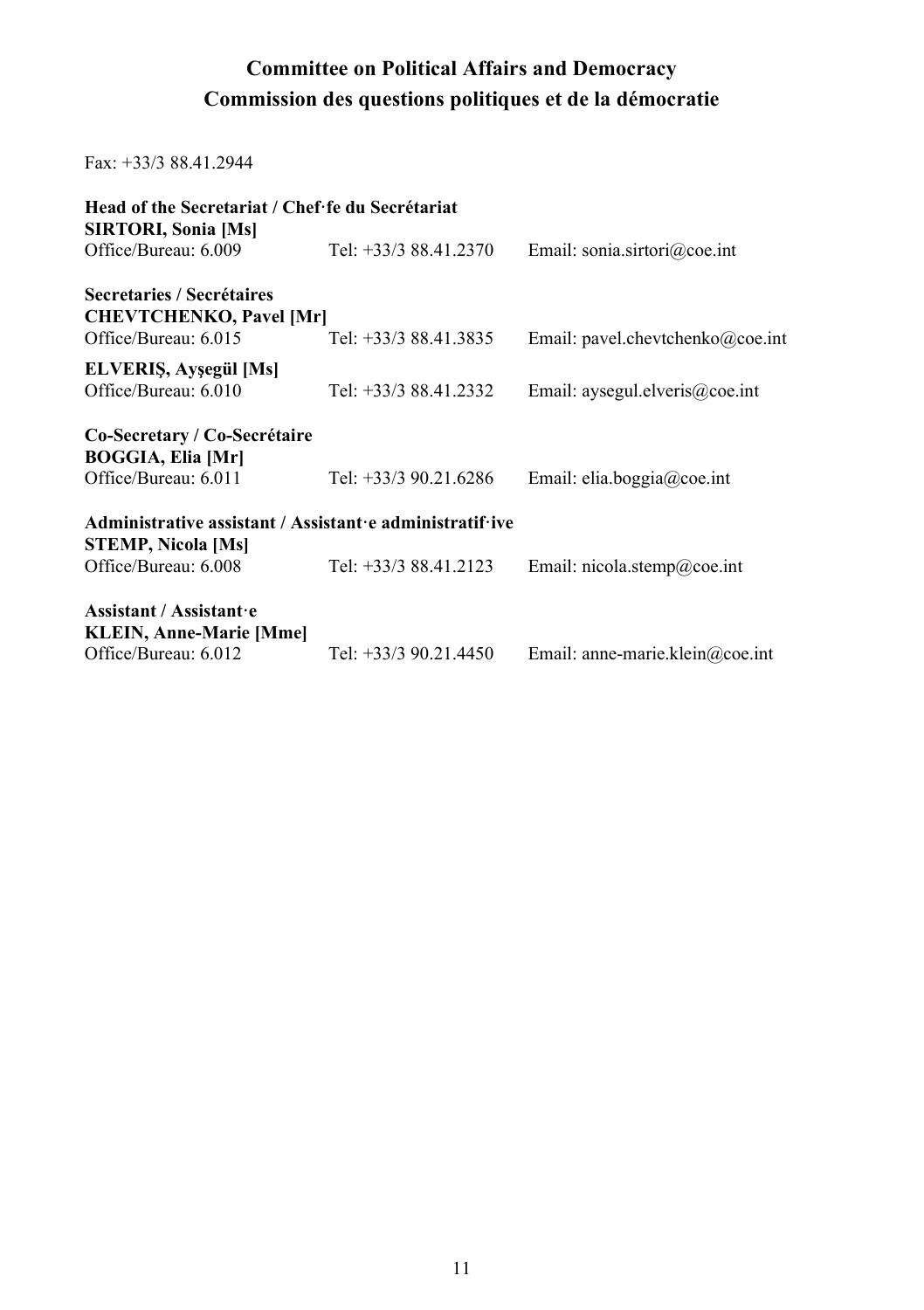# Committee on Legal Affairs and Human Rights Commission des questions juridiques et des droits de l'homme

| Head of the Secretariat / Chef·fe du Secrétariat<br><b>SCHIRMER, Günter [Mr]</b> |                         |                                       |
|----------------------------------------------------------------------------------|-------------------------|---------------------------------------|
| Office/Bureau: 6.001                                                             | Tel: $+33/388.41.2809$  | Email: guenter.schirmer@coe.int       |
| Deputy to the Head of the Secretariat / Adjoint e au/à la Chef fe du Secrétariat |                         |                                       |
| <b>CANO PALOMARES, Guillem [M.]</b>                                              |                         |                                       |
| Office/Bureau: 6.002                                                             | Tel: $+33/3$ 90.21.4941 | Email: guillem.cano-palomares@coe.int |
| Secretary / Secrétaire                                                           |                         |                                       |
| SZKLANNA, Agnieszka [Ms]                                                         |                         |                                       |
| Office/Bureau: 6.005                                                             | Tel: $+33/3$ 90.21.4141 | Email: agnieszka.szklanna@coe.int     |
| Co-Secretary / Co-Secrétaire<br>APOSTOL, Lilian [M.]                             |                         |                                       |
| Office/Bureau: 6.006                                                             | Tel: +33/3 88.41.3228   | Email: lilian.apostol@coe.int         |
| Administrative assistant / Assistant e administratif ive                         |                         |                                       |
| <b>MACKIE, Eilean [Ms]</b>                                                       |                         |                                       |
| Office/Bureau: 6.003                                                             | Tel: +33/3 90.21.5355   | Email: eilean.mackie@coe.int          |
| Assistant / Assistant.e<br><b>DREYFUS, Catherine [Mme]</b>                       |                         |                                       |
| Office/Bureau: 6.004                                                             | Tel: +33/3 88.41.2099   | Email: catherine.dreyfus@coe.int      |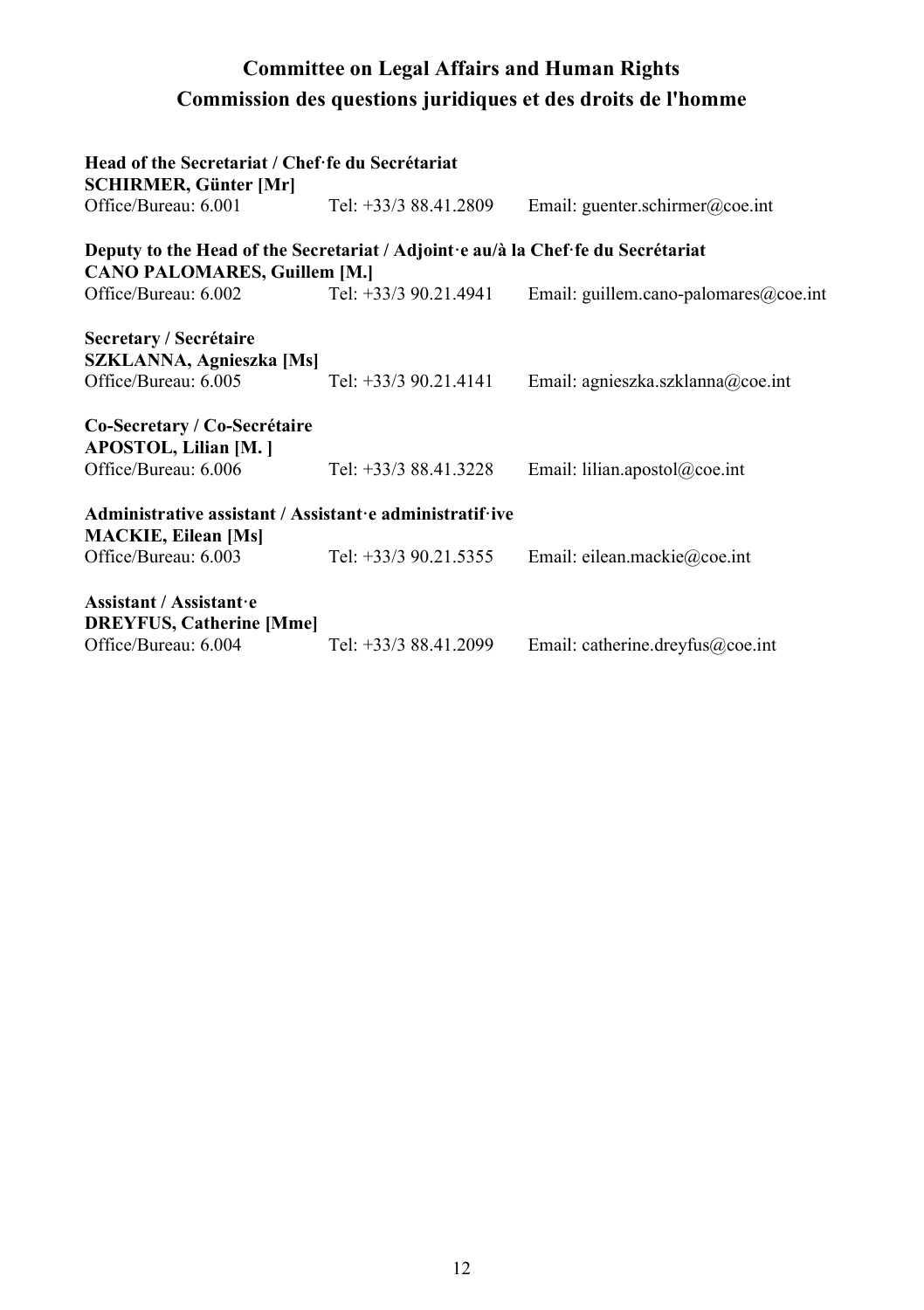# Committee on the election of judges to the European Court of Human Rights Commission sur l'élection des juges à la Cour européenne des droits de l'homme

| Head of the Secretariat / Chef fe du Secrétariat<br><b>SCHIRMER, Günter [Mr]</b> |                         |                                      |
|----------------------------------------------------------------------------------|-------------------------|--------------------------------------|
| Office/Bureau: 6.001                                                             | Tel: +33/3 88.41.2809   | Email: guenter.schirmer@coe.int      |
| Assistant / Assistant e                                                          |                         |                                      |
| ROLLER-KAUFMAN, Carine [Mme]                                                     |                         |                                      |
| Office/Bureau: 6.211/13                                                          | Tel: $+33/3$ 90.21.6140 | Email: carine.roller-kaufman@coe.int |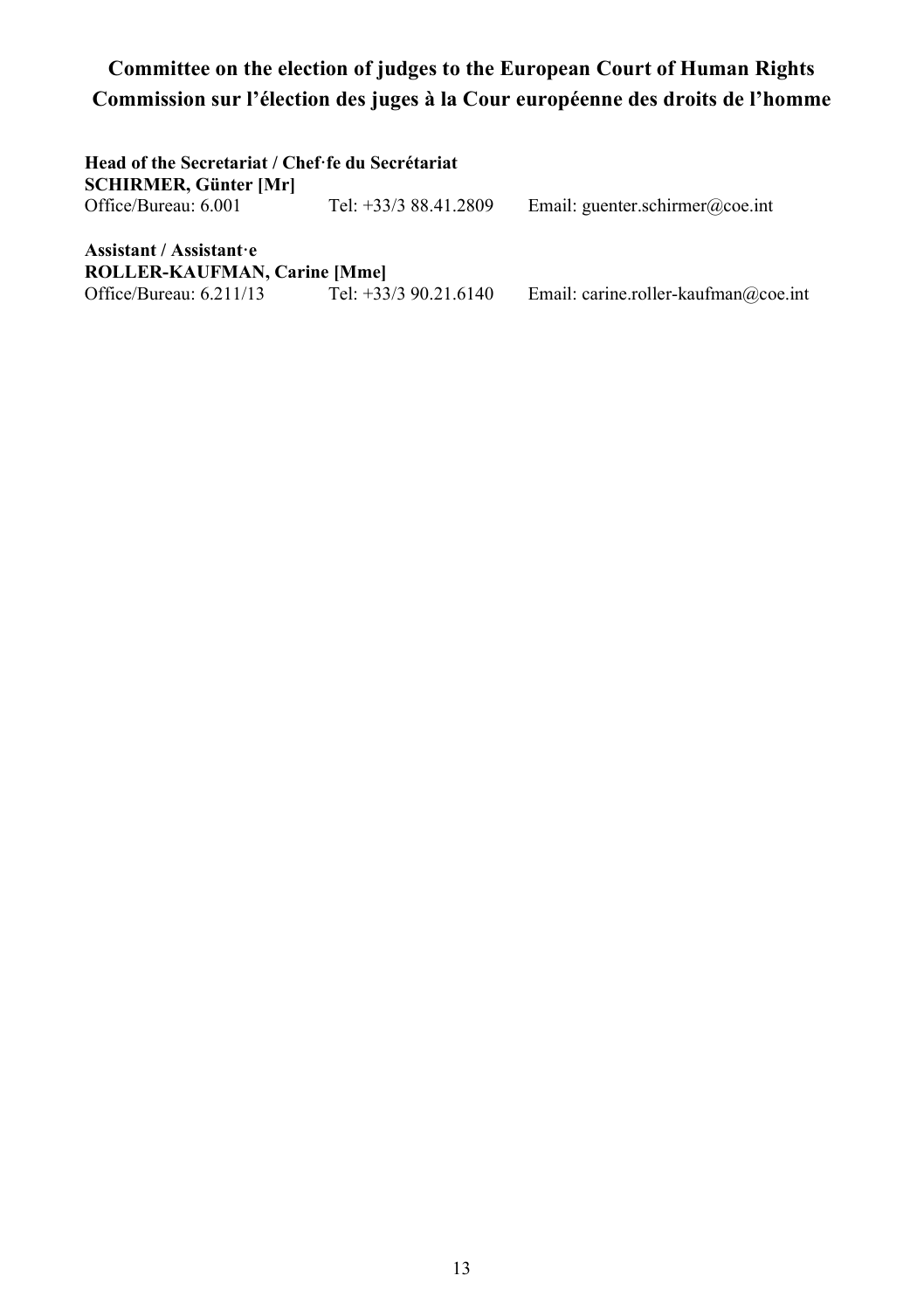#### Committee on the Honouring of Obligations and Commitments by Member States of the Council of Europe (Monitoring Committee)

#### Commission pour le respect des obligations et engagements des États membres du Conseil de l'Europe (Commission de suivi)

Fax: +33/3 90.21.5651

| Head of the Secretariat / Chef·fe du Secrétariat<br><b>NACHILO, Agnieszka [Ms]</b>                                  |                         |                                    |
|---------------------------------------------------------------------------------------------------------------------|-------------------------|------------------------------------|
| Office/Bureau: 6.225                                                                                                | Tel: $+33/388.41.2905$  | Email: agnieszka.nachilo@coe.int   |
| Deputy to the Head of the Secretariat / Adjoint e au/à la Chef fe du Secrétariat<br><b>KLEIN, Bas [Mr]</b>          |                         |                                    |
| Office/Bureau: 6.194                                                                                                | Tel: $+33/3$ 90.21.4992 | Email: bas.klein@coe.int           |
| Secretary / Secrétaire<br><b>AFFHOLDER, Sylvie [Mme]</b><br>Office/Bureau: 6.196<br>Co-Secretary / Co-Secrétaire    | Tel: +33/3 88.41.3551   | Email: sylvie.affholder@coe.int    |
| <b>MONIN, Matthieu [M.]</b><br>Office/Bureau: 6.192                                                                 | Tel: $+33/3$ 90.21.6374 | Email: matthieu.monin@coe.int      |
| Administrative assistant / Assistant e administratif ive<br><b>MOCHEL, Frédérique [Mme]</b><br>Office/Bureau: 6.235 | Tel: $+33/3$ 90.21.5228 | Email: frederique.mochel@coe.int   |
| Assistant / Assistant e<br><b>LAMBOUR, Marie-Laure [Mme]</b><br>Office/Bureau: 6.186                                | Tel: +33/3 88.41.2687   | Email: marie-laure.lambour@coe.int |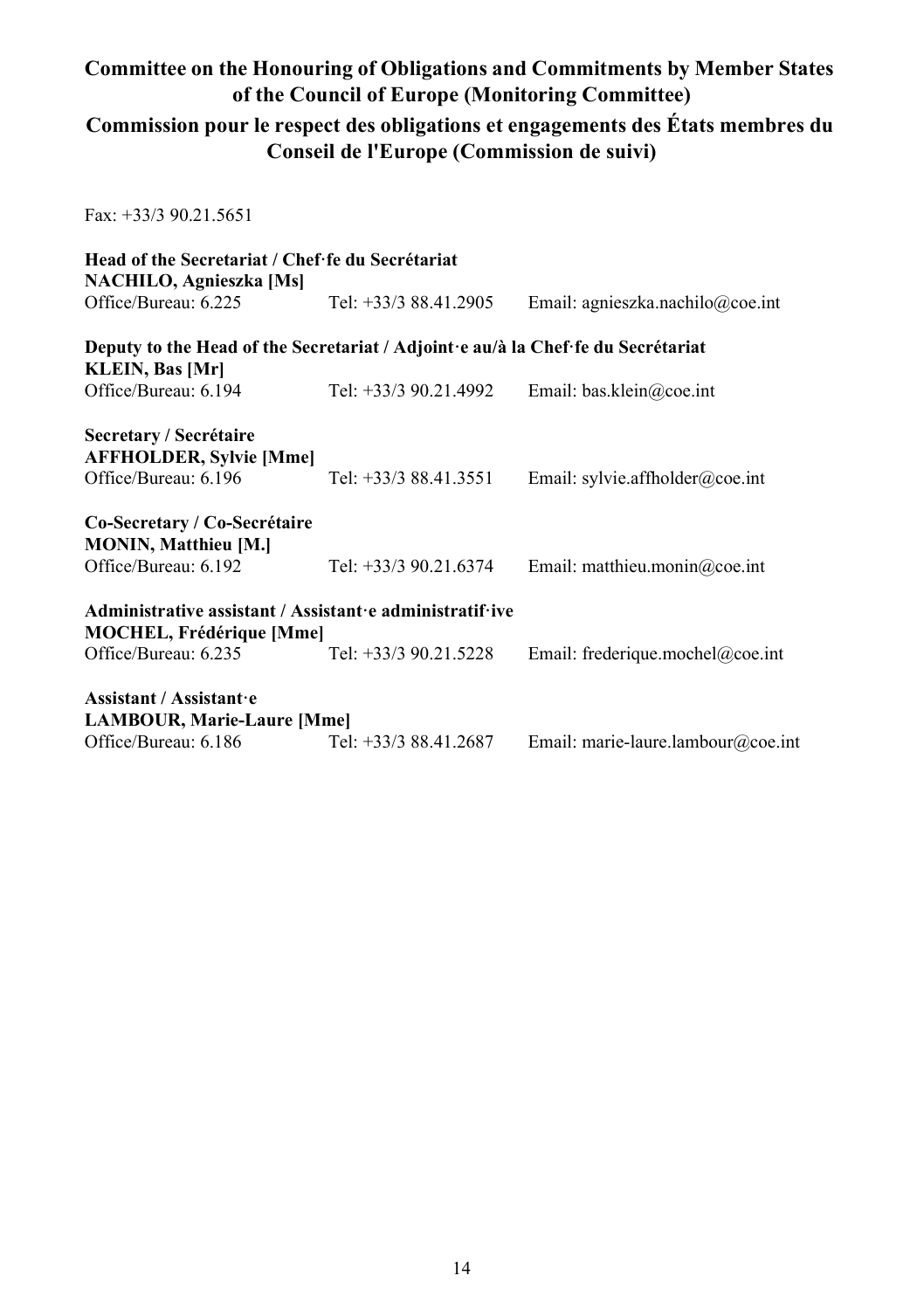### Committee on Rules of Procedure, Immunities and Institutional Affairs Commission du Règlement, des immunités et des affaires institutionnelles

| Acting Head of the Secretariat / Chef fe du Secrétariat ad interim               |                         |                                   |
|----------------------------------------------------------------------------------|-------------------------|-----------------------------------|
| <b>NEVILLE, Mark [Mr]</b><br>Office/Bureau: 6.217                                | Tel: +33/3 88.41.2341   | Email: mark.neville@coe.int       |
| Secretaries / Secrétaires<br><b>HEURTIN, Isild [Mme]</b><br>Office/Bureau: 6.156 | Tel: $+33/3$ 90.21.4100 | Email: isild.heurtin@coe.int      |
| <b>GAYEVSKA, Kateryna [Mme]</b>                                                  |                         |                                   |
| Office/Bureau: 6.160                                                             | Tel: +33/3 88.41.2127   | Email: kateryna.gayevska@coe.int  |
| Co-Secretary / Co-Secrétaire<br><b>SUSHKO, Yeva [Mme]</b>                        |                         |                                   |
| Office/Bureau: 6.156                                                             | Tel: +33/3 90.21.6051   | Email: yeva.sushko@coe.int        |
| Assistant / Assistant e<br><b>BECARMIN, Catherine [Mme]</b>                      |                         |                                   |
| Office/Bureau: 6.154                                                             | Tel: $+33/3$ 90.21.5460 | Email: catherine.becarmin@coe.int |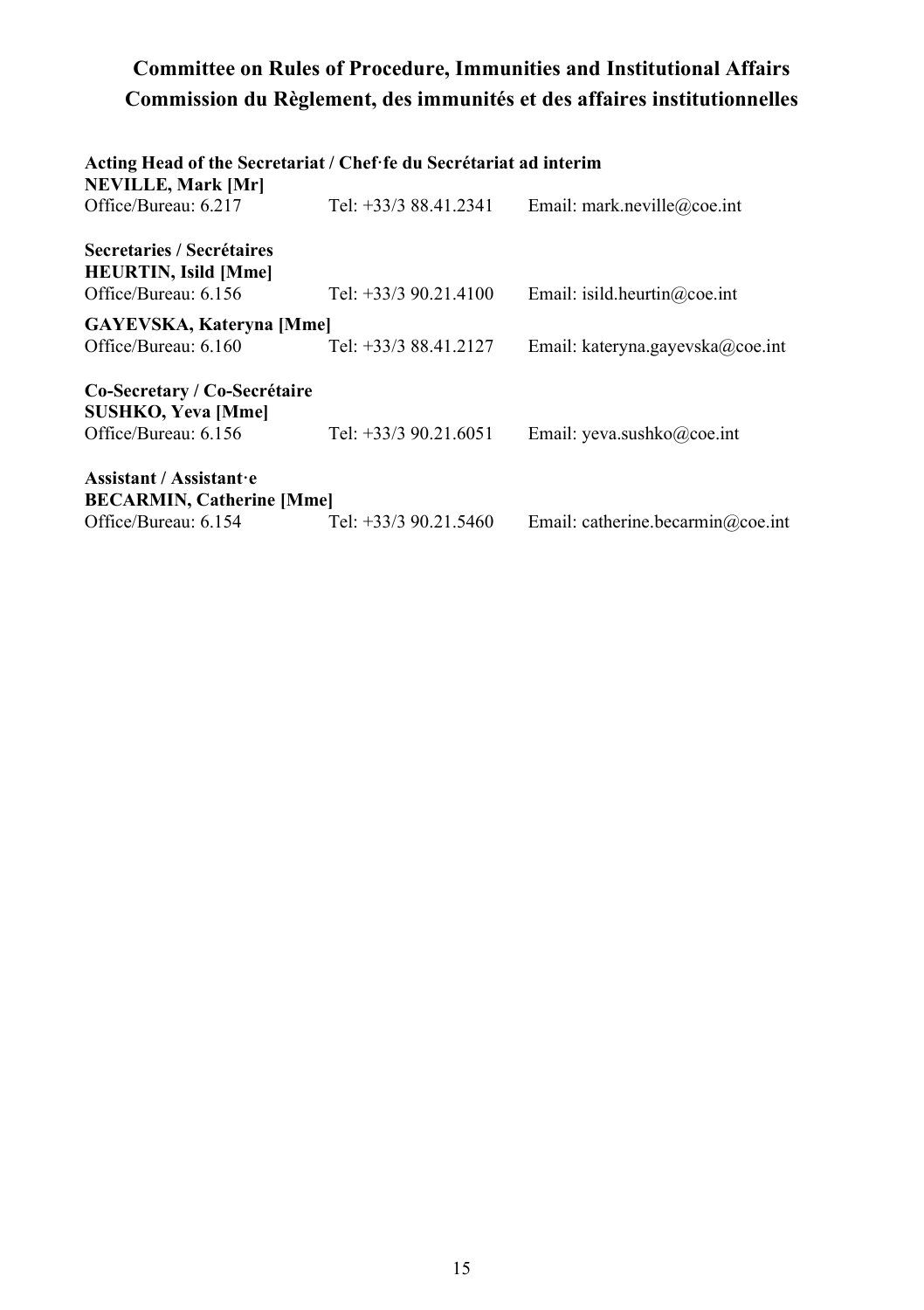#### Election observation and Interparliamentary co-operation Division Division de l'observation des élections et de la coopération interparlementaire

| Head of the Division / Chef fe de Division<br><b>CHAHBAZIAN, Chemavon [M. ]</b>    |                         |                                    |
|------------------------------------------------------------------------------------|-------------------------|------------------------------------|
| Office/Bureau: 6.231                                                               | Tel: $+33/3$ 90.21.4292 | Email: chemavon.chahbazian@coe.int |
| Administrative Officers / Administrateur trice s<br><b>TORCĂTORIU, Bogdan [M.]</b> |                         |                                    |
| Office/Bureau: 6.175                                                               | Tel: +33/3 88.41.3282   | Email: bogdan.torcatoriu@coe.int   |
| <b>ODRATS, Ivi-Triin [Mme]</b><br>Office/Bureau: 6.205                             | Tel: +33/3 88.41.2979   | Email: ivi-triin.odrats@coe.int    |
| Assistants / Assistant es<br><b>GASTL, Danièle [Mme]</b><br>Office/Bureau: 6.197   | Tel: $+33/388.41.3165$  | Email: daniele.gastl $@$ coe.int   |
| <b>GODFREY, Anne [Ms]</b><br>Office/Bureau: 6.199                                  | Tel: $+33/388.41.3134$  | Email: anne.godfrey@coe.int        |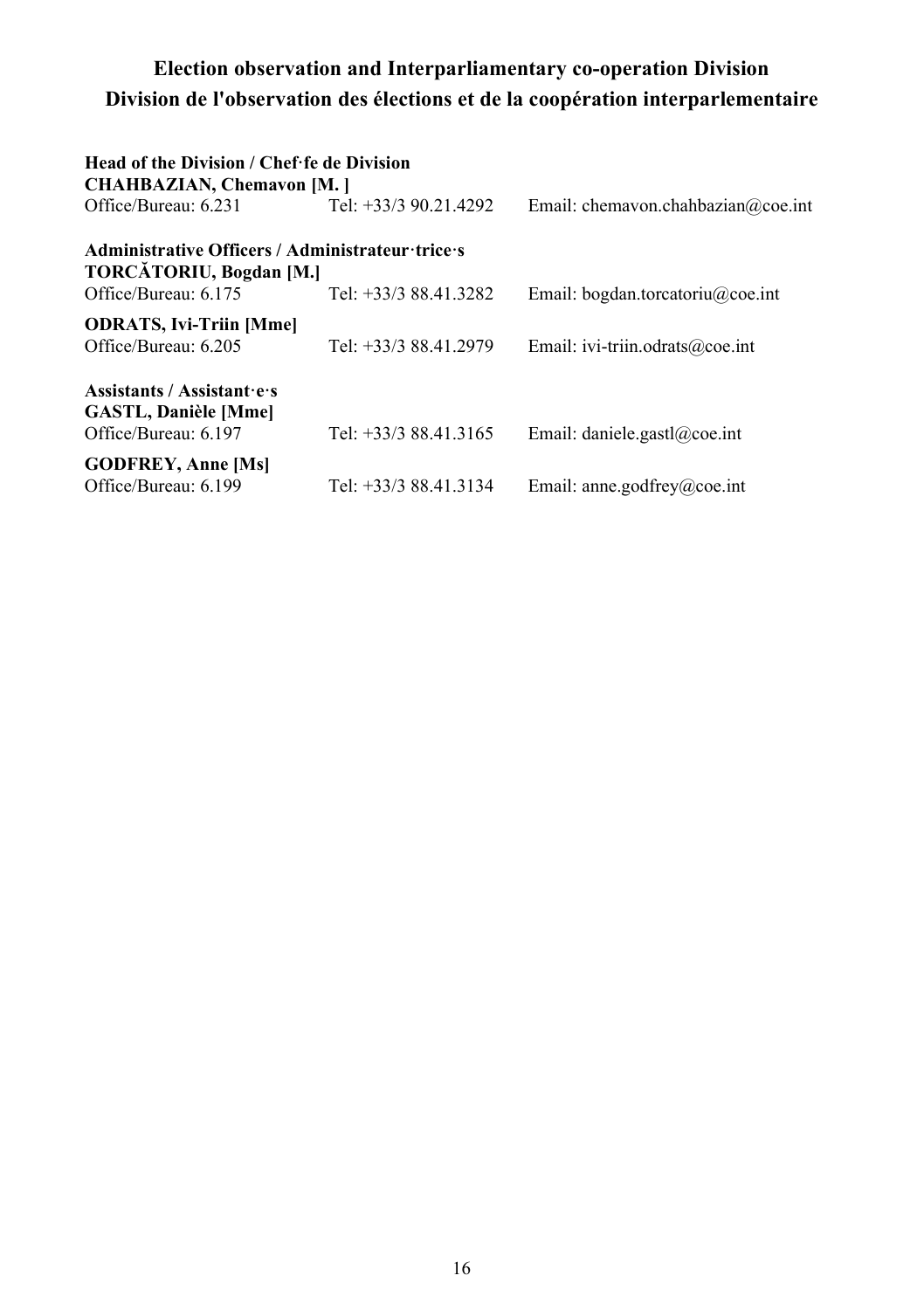### Directorate of Committees - Human Dignity and Sustainable Development Direction des commissions - Dignité humaine et développement durable

| Director of Committees / Directeur trice des Commissions<br>RUOTANEN, Maria [Ms]    |                       |                                  |
|-------------------------------------------------------------------------------------|-----------------------|----------------------------------|
| Office/Bureau: 6.167                                                                | Tel: +33/3 88.41.3045 | Email: marja.ruotanen@coe.int    |
| Assistant / Assistant · e<br><b>BRAUNEIS, Victoria [Ms]</b><br>Office/Bureau: 6.146 | Tel: +33/3 90.21.6383 | Email: victoria.brauneis@coe.int |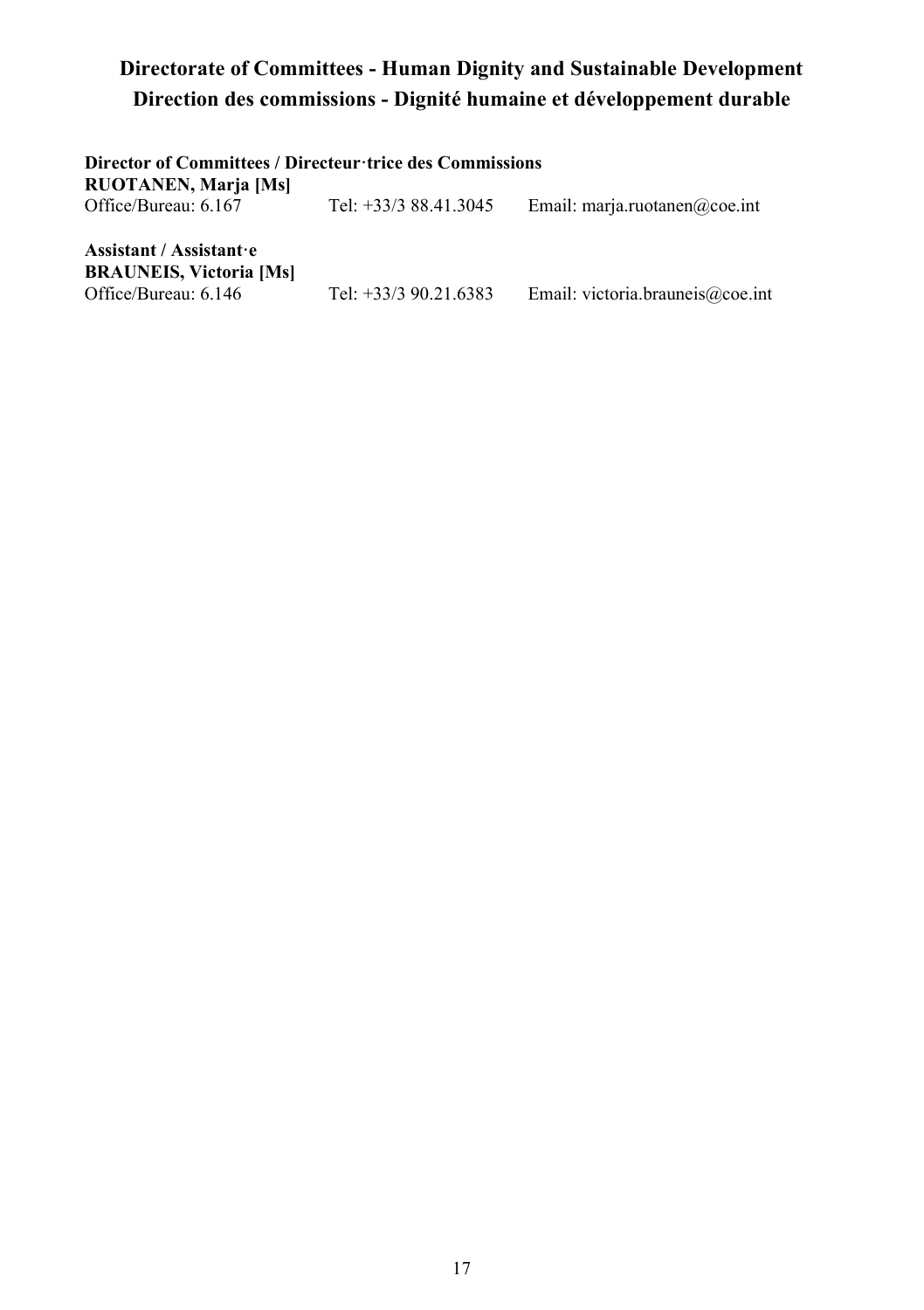#### Committee on Social Affairs, Health and Sustainable Development Commission des questions sociales, de la santé et du développement durable

| Head of the Secretariat / Chef fe du Secrétariat                                                                                                                                                               |                         |                                    |  |
|----------------------------------------------------------------------------------------------------------------------------------------------------------------------------------------------------------------|-------------------------|------------------------------------|--|
| <b>KLEINSORGE, Tanja [Ms]</b><br>Office/Bureau: 6.155                                                                                                                                                          | Tel: $+33/388.41.2906$  | Email: tanja.kleinsorge@coe.int    |  |
| Secretaries / Secrétaires<br><b>RAMANAUSKAITE, Aiste [Ms]</b>                                                                                                                                                  |                         |                                    |  |
| Office/Bureau: 6.145                                                                                                                                                                                           | Tel: +33/3 88.41.3117   | Email: aiste.ramanauskaite@coe.int |  |
| PERERVA, Yulia [Ms]<br>Office/Bureau: 6.147                                                                                                                                                                    | Tel: +33/3 88.41.3948   | Email: yulia.pererva@coe.int       |  |
| Co-Secretary / Co-Secrétaire<br>PARENT, Guillaume [M.]                                                                                                                                                         |                         |                                    |  |
| Office/Bureau: 6.134                                                                                                                                                                                           | Tel: +33/3 90.21.5677   | Email: guillaume.parent@coe.int    |  |
| Principal Administrative Assistant – Responsible for the Europe Prize section / Assistant e ad-<br>ministratif ive principal e - Responsable de la section du Prix de l'Europe<br><b>BARTHEL, Prisca [Mme]</b> |                         |                                    |  |
| Office/Bureau: 6.150                                                                                                                                                                                           | Tel: $+33/3$ 90.21.5118 | Email: prisca.barthel@coe.int      |  |
| Assistants / Assistant.e.s<br><b>CHARBONNEL, Melissa [Ms]</b><br>Office/Bureau: 6.140                                                                                                                          | Tel: +33/3 90.21.4738   | Email: melissa.charbonnel@coe.int  |  |
| <b>SCHIR, Françoise [Mme]</b><br>Office/Bureau: 6.136                                                                                                                                                          | Tel: $+33/3$ 90.21.4903 | Email: francoise.schir@coe.int     |  |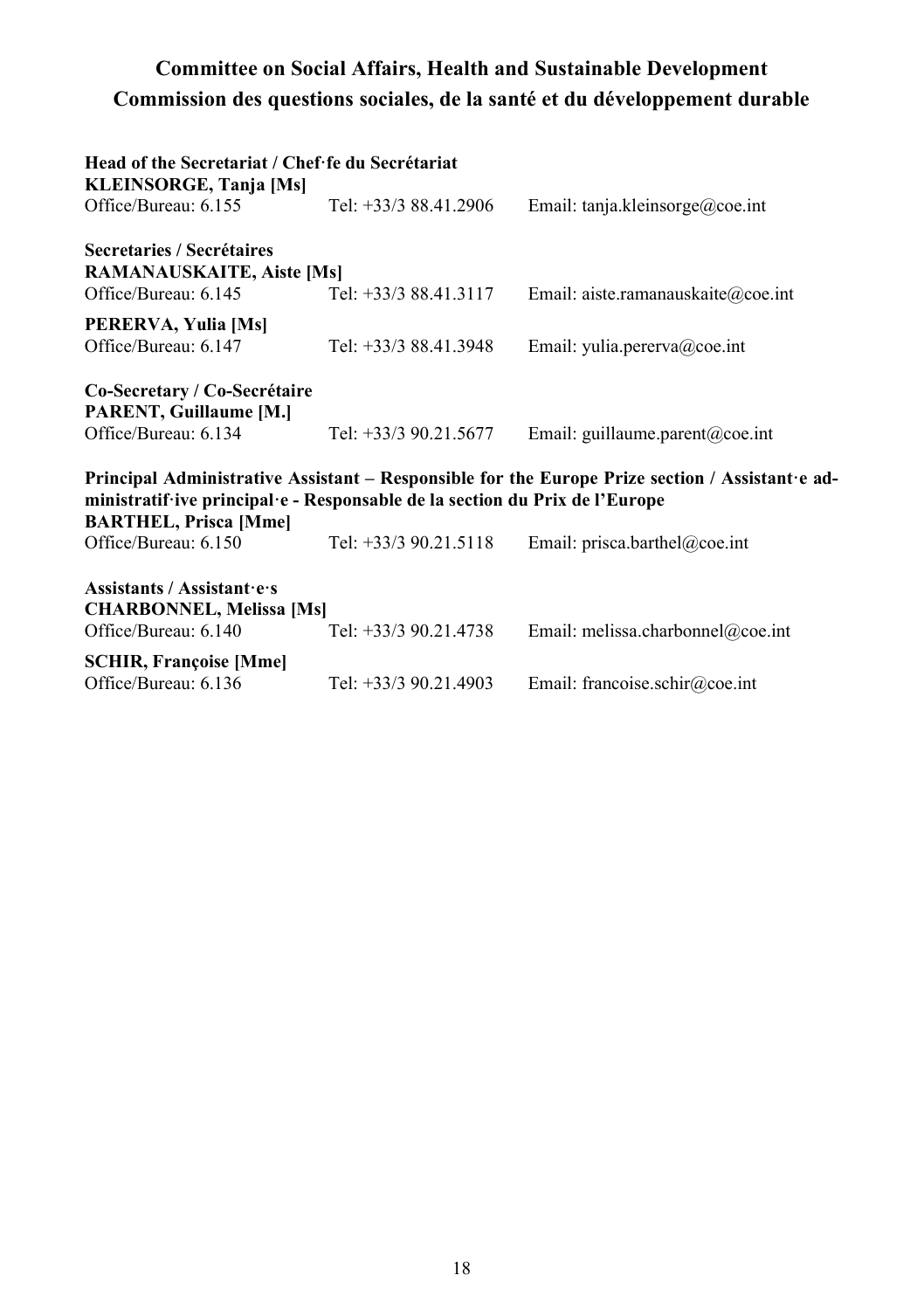#### Europe Prize Prix de l'Europe

Secretary / Secrétaire RAMANAUSKAITE, Aiste [Ms]<br>Office/Bureau: 6.145 Tel: +33/3 88.41.3117

Email: aiste.ramanauskaite@coe.int

# Principal Administrative Assistant – Responsible for the Europe Prize section / Assistant·e administratif·ive principal·e - Responsable de la section du Prix de l'Europe

BARTHEL, Prisca [Mme]<br>Office/Bureau: 6.150

Tel: +33/3 90.21.5118 Email: prisca.barthel@coe.int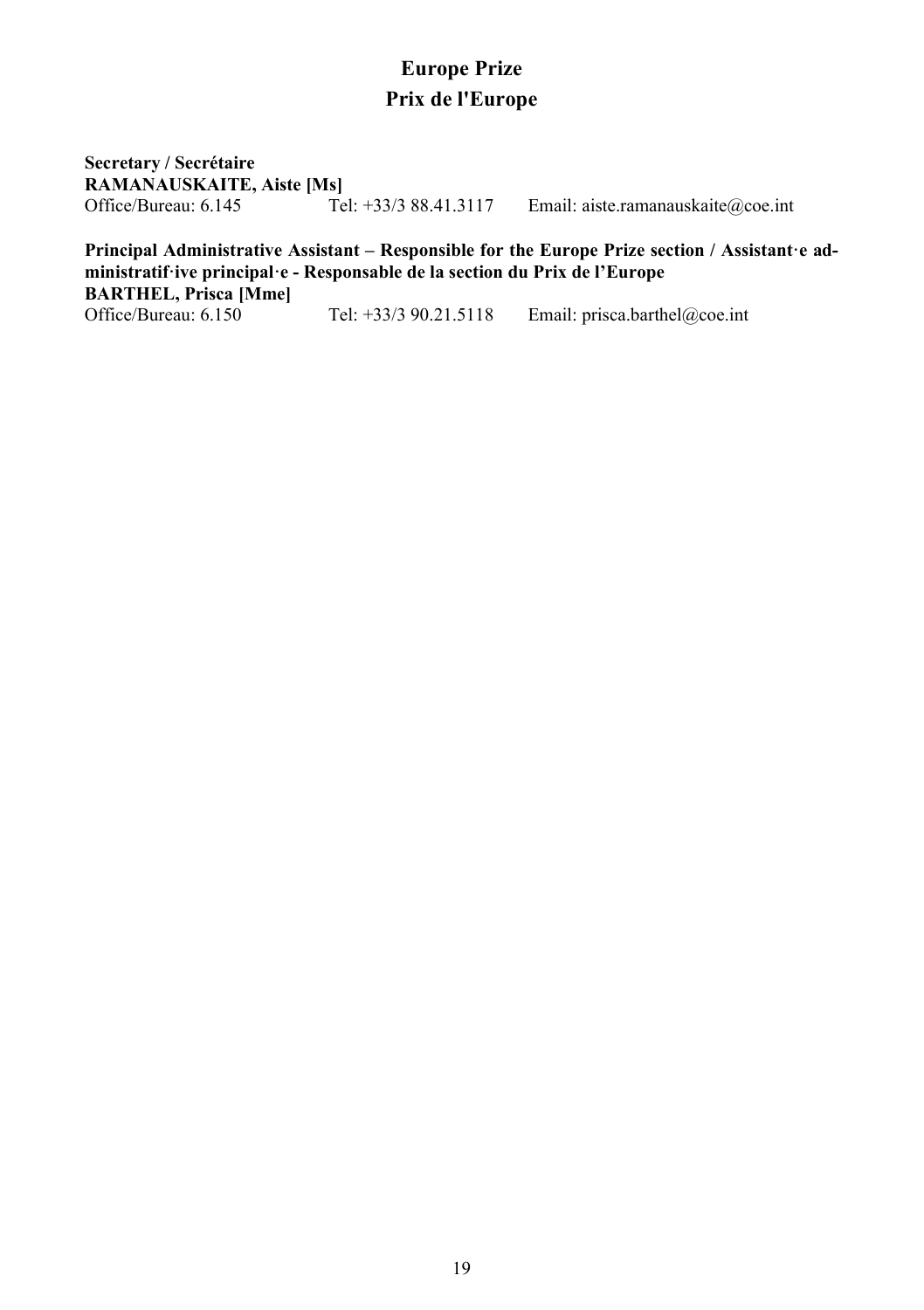# Committee on Migration, Refugees and Displaced Persons Commission des migrations, des réfugiés et des personnes déplacées

| Head of the Secretariat / Chef fe du Secrétariat                              |                         |                                 |
|-------------------------------------------------------------------------------|-------------------------|---------------------------------|
| <b>TERMACIC, Tatiana [Mme]</b>                                                |                         |                                 |
| Office/Bureau: 6.151                                                          | Tel: +33/3 88.41.3155   | Email: tatiana.termacic@coe.int |
| Secretaries / Secrétaires<br>DOSSOW, Rüdiger [Mr]<br>Office/Bureau: 6.149     | Tel: +33/3 88.41.2859   | Email: rudiger.dossow@coe.int   |
|                                                                               |                         |                                 |
| KOSTENKO, Olga [Mme]<br>Office/Bureau: 6.157                                  | Tel: +33/3 88.41.3473   | Email: olga.kostenko@coe.int    |
| <b>GARABAGIU, Angela [Ms]</b><br>Office/Bureau: 6.144                         | Tel: $+33/3$ 90.21.4520 | Email: angela.garabagiu@coe.int |
| Assistants / Assistant es<br>SIMIC-CAPI, Olivera [Ms]<br>Office/Bureau: 6.130 | Tel: $+33/3$ 90.21.4538 | Email: olivera.simic@coe.int    |
|                                                                               |                         |                                 |
| <b>KATSEA, Chrysiis [Ms]</b><br>Office/Bureau: 6.139                          | Tel: +33/3 90.21.5966   | Email: chrysiis.katsea@coe.int  |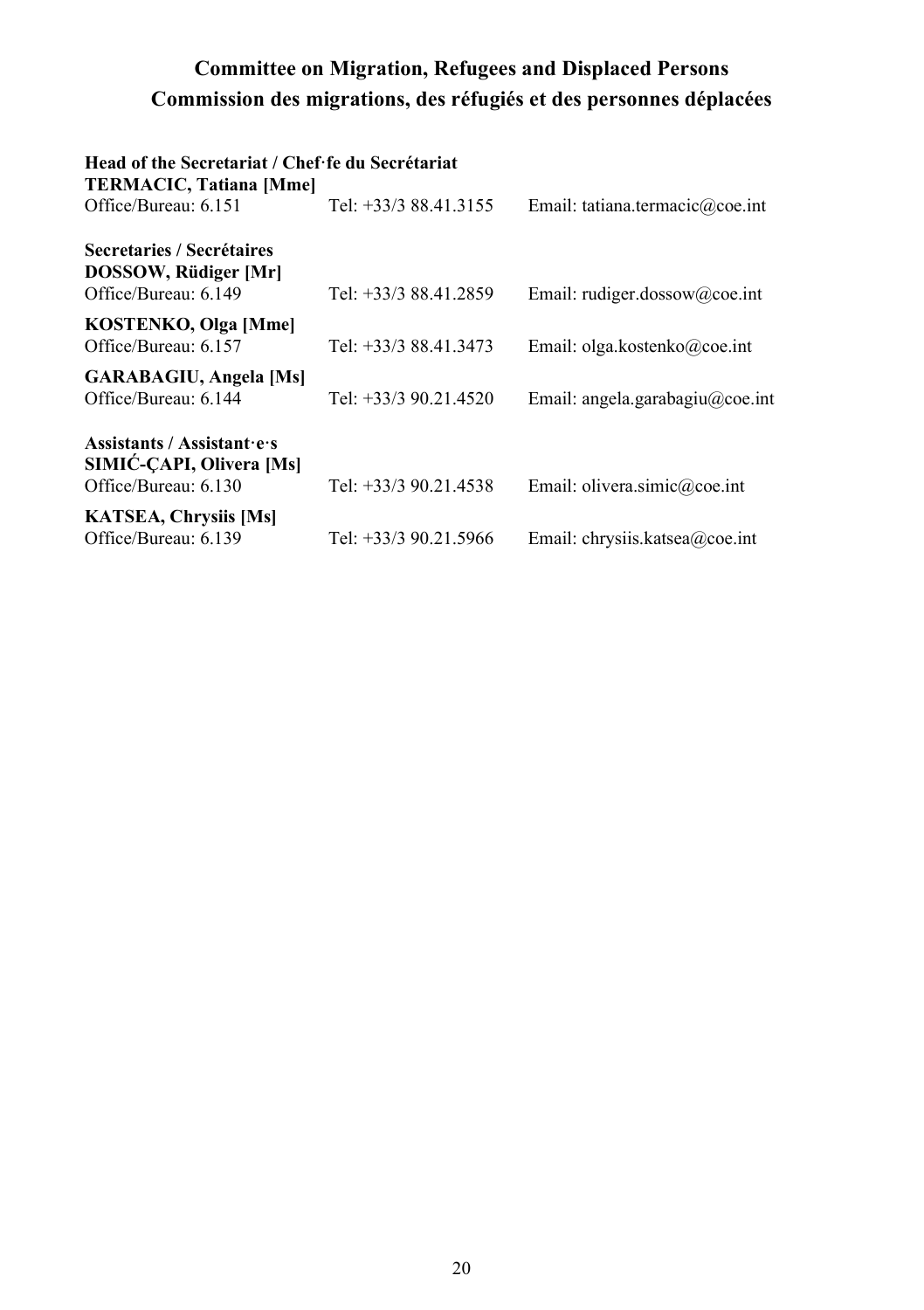#### Committee on Culture, Science, Education and Media Commission de la culture, de la science, de l'éducation et des médias

#### Head of the Secretariat / Chef·fe du Secrétariat

| Tel: +33/3 88.41.2373                                       | Email: roberto.fasino@coe.int       |
|-------------------------------------------------------------|-------------------------------------|
| Tel: +33/3 90.21.4877                                       | Email: dana.karanjac@coe.int        |
| Tel: +33/3 88.41.2968                                       | Email: eugen.cibotaru@coe.int       |
| Tel: +33/3 90.21.4898                                       | Email: silvia.arzilli@coe.int       |
| <b>STATE MASSON, Tatiana [Mme]</b><br>Tel: +33/3 90 21 4398 | Email: tatiana.state-masson@coe.int |
| Tel: +33/3 88.41.3277                                       | Email: sharon.lowey@coe.int         |
|                                                             |                                     |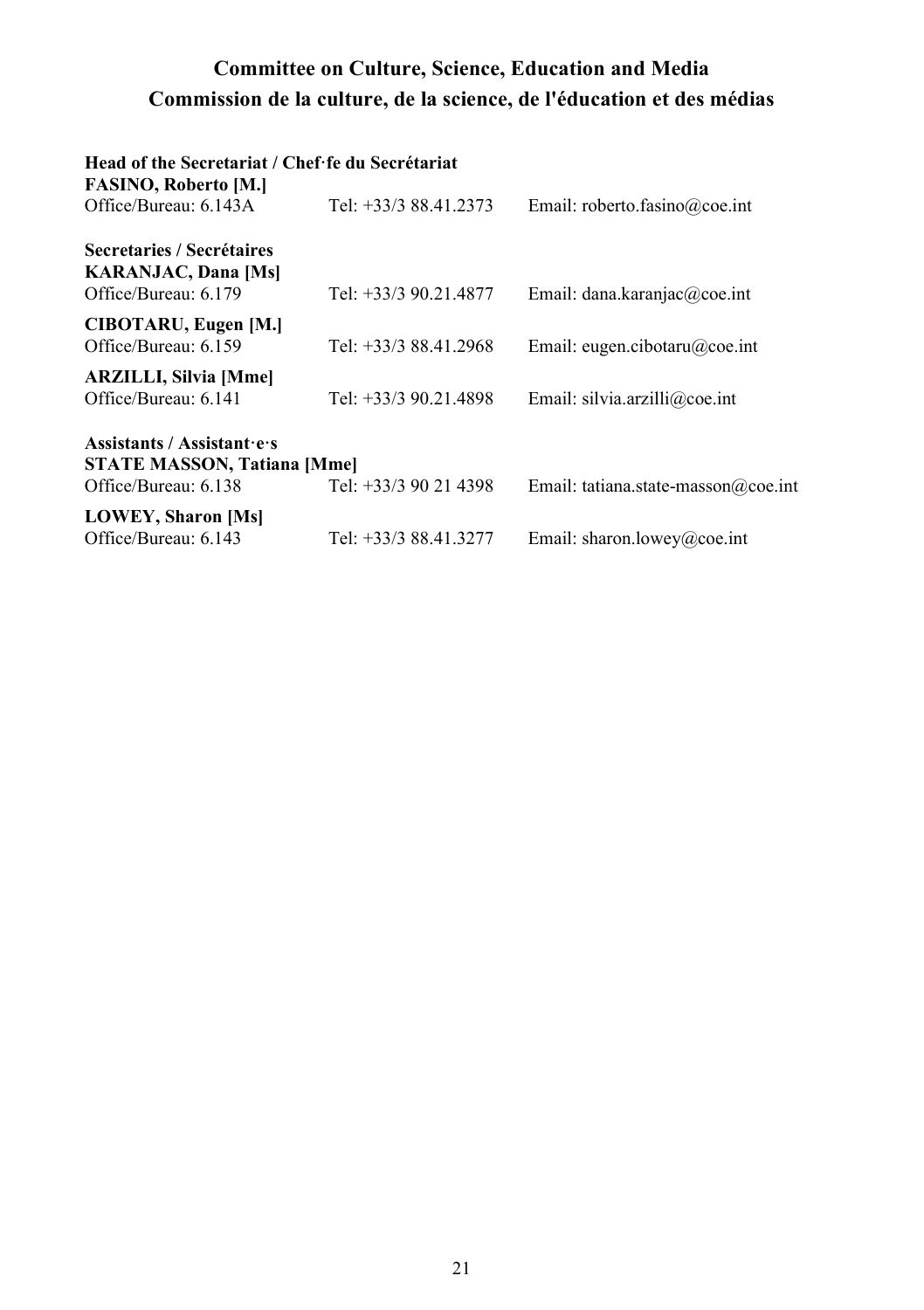# Museum Prize Prix du Musée

#### Head of the Secretariat / Chef·fe du Secrétariat

| <b>FASINO, Roberto [M.]</b><br>Office/Bureau: 6.143A                                  | Tel: $+33/388.41.2373$ | Email: roberto.fasino@coe.int       |
|---------------------------------------------------------------------------------------|------------------------|-------------------------------------|
| Secretary / Secrétaire<br><b>KARANJAC, Dana [Ms]</b><br>Office/Bureau: 6.179          | Tel: +33/3 90.21.4877  | Email: dana.karanjac@coe.int        |
| Assistant / Assistant e<br><b>STATE MASSON, Tatiana [Mme]</b><br>Office/Bureau: 6.138 | Tel: +33/3 90 21 4398  | Email: tatiana.state-masson@coe.int |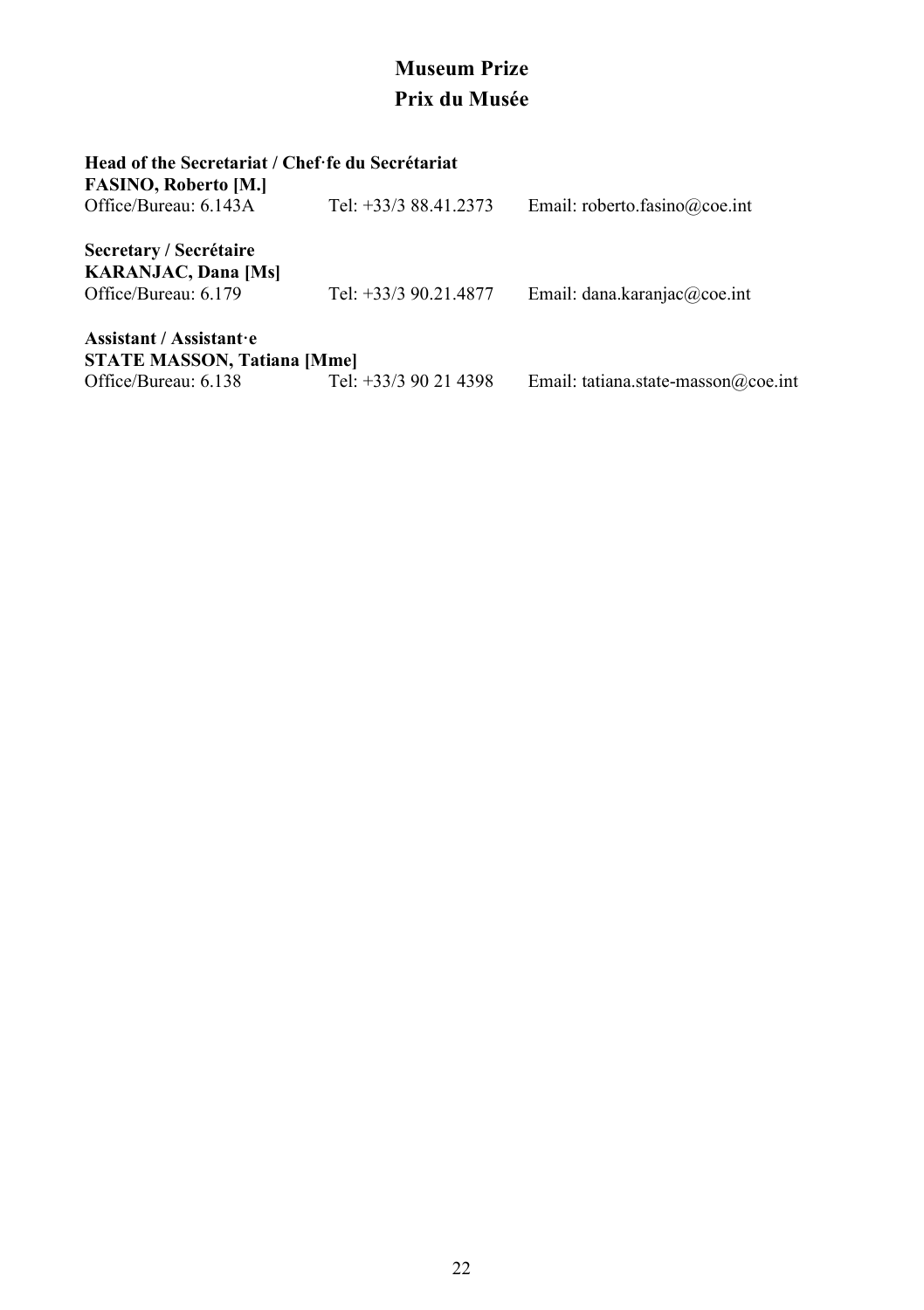# Committee on Equality and Non-Discrimination Commission sur l'égalité et la non-discrimination

#### Head of the Secretariat / Chef·fe du Secrétariat

| <b>DENU, Penelope [Ms]</b>                                                     |                         |                                  |
|--------------------------------------------------------------------------------|-------------------------|----------------------------------|
| Office/Bureau: 6.229                                                           | Tel: +33/3 88.41.3215   | Email: penelope.denu@coe.int     |
| Secretaries / Secrétaires<br><b>BURTON, Sarah [Ms]</b><br>Office/Bureau: 6.007 | Tel: +33/3 90.21.5372   | Email: sarah.burton@coe.int      |
| LODDO, Giorgio [M.]<br>Office/Bureau: 6.188                                    | Tel: $+33/3$ 90.21.5908 | Email: giorgio.loddo@coe.int     |
| <b>FISCHER, Elodie [Mme]</b><br>Office/Bureau: 6.235A                          | Tel: +33/3 90 21 5634   | Email: elodie.fischer@coe.int    |
| Project manager / Chargé e de projet<br><b>FALK, Solène [Mme]</b>              |                         |                                  |
| Office/Bureau: 6.014                                                           | Tel: $+33/3$ 90.21.4014 | Email: solene.falk@coe.int       |
| Assistants / Assistantiers<br>TEFIFEHA, Naouelle [Mme]<br>Office/Bureau: 6.190 | Tel: +33/3 90.21.5148   | Email: naouelle.tefifeha@coe.int |
| McMILLAN, Martin [Mr]<br>Office/Bureau: 6.013                                  | Tel: +33/3 90.21.5082   | Email: martin.mcmillan@coe.int   |
|                                                                                |                         |                                  |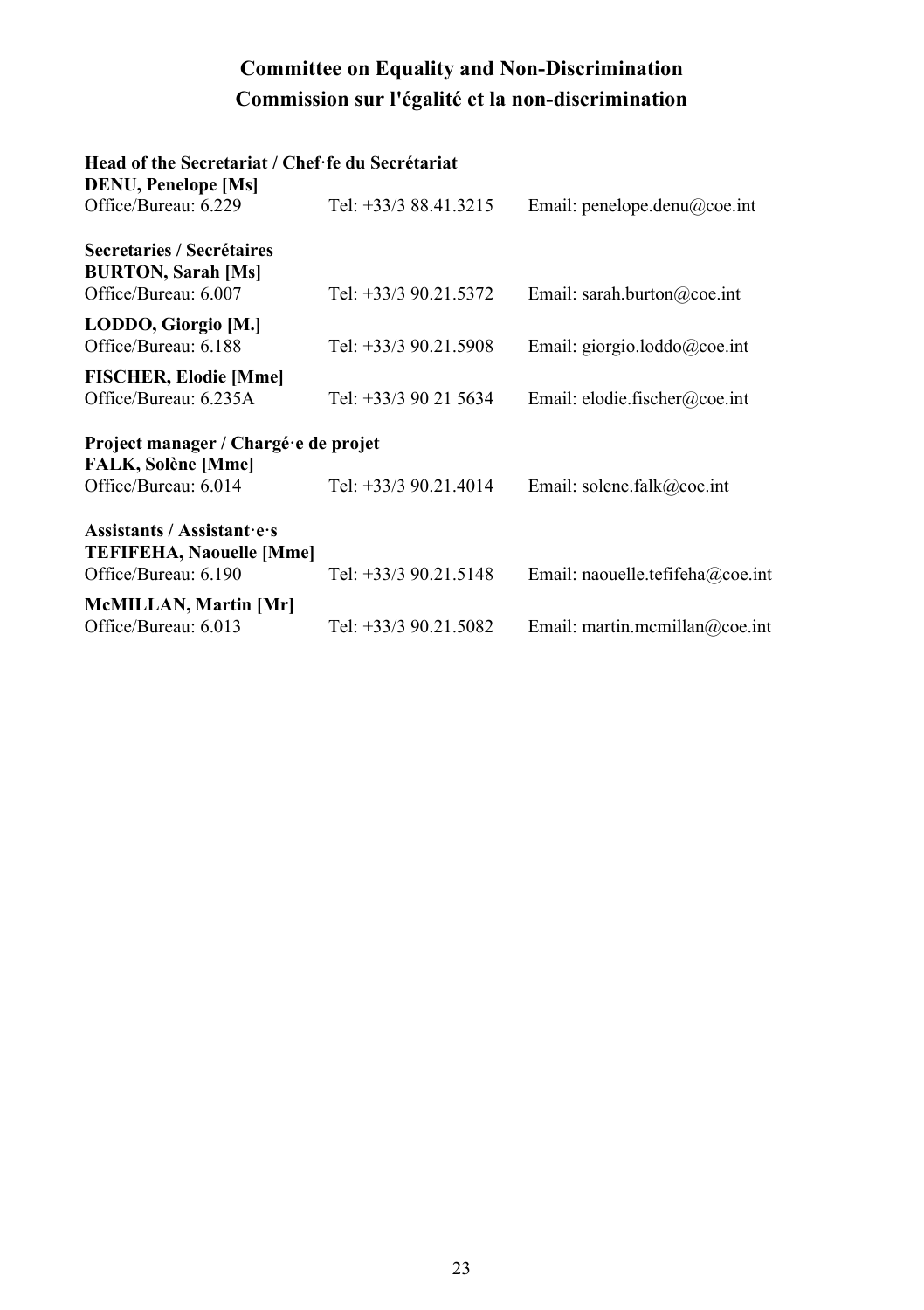# Parliamentary Projects Support Division Division de soutien de projets parlementaires

| Head of the Division / Chef fe de Division<br><b>MEZEI, Géza [Mr]</b>  |                         |                                        |
|------------------------------------------------------------------------|-------------------------|----------------------------------------|
| Office/Bureau: 6.183                                                   | Tel: $+33/388.41.2143$  | Email: geza.mezei@coe.int              |
| Programme Manager / Responsable de programme                           |                         |                                        |
| <b>MANCINI, Alessandro [M.]</b>                                        |                         |                                        |
| Office/Bureau: 6.172                                                   | Tel: +33/3 88.41.2265   | Email: alessandro.mancini@coe.int      |
| Project manager / Chargé e de projet<br>SIINO, Grazia-Alessandra [Mme] |                         |                                        |
| Office/Bureau: Rabat                                                   | Tel: +212 / 537 575 000 | Email: grazia-alessandra.siino@coe.int |
| Assistant / Assistant e<br>ARABUL, Mustafa [M. ]                       |                         |                                        |
| Office/Bureau: 6.185                                                   | Tel: +33/3 90.21.4595   | Email: mustafa.arabul@coe.int          |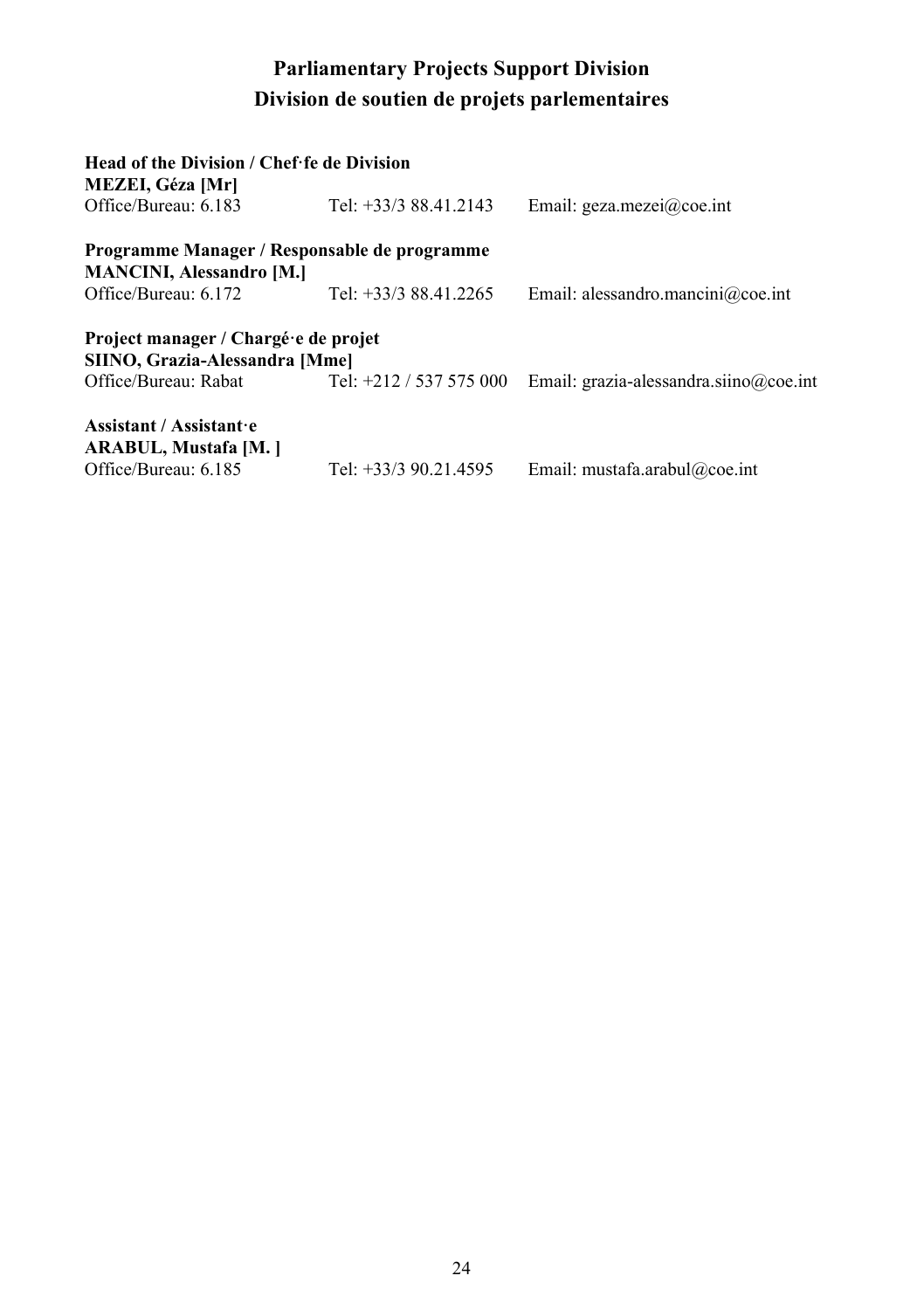#### Table Office, Technological Innovation and Events Department Service de la Séance, de l'innovation technologique et des événements

Head of the Department / Chef·fe du Service CLAMER, Valérie [Mme] Tel:  $+33/3$  88.41.2106 Email: valerie.clamer@coe.int

Principal Administrative Assistant / Assistant·e administratif·ive principal·e SCHNEIDER, Annick [Mme]<br>Office/Bureau: 6.161 Tel:  $+33/3$  88.41.2549 Email: annick.schneider@coe.int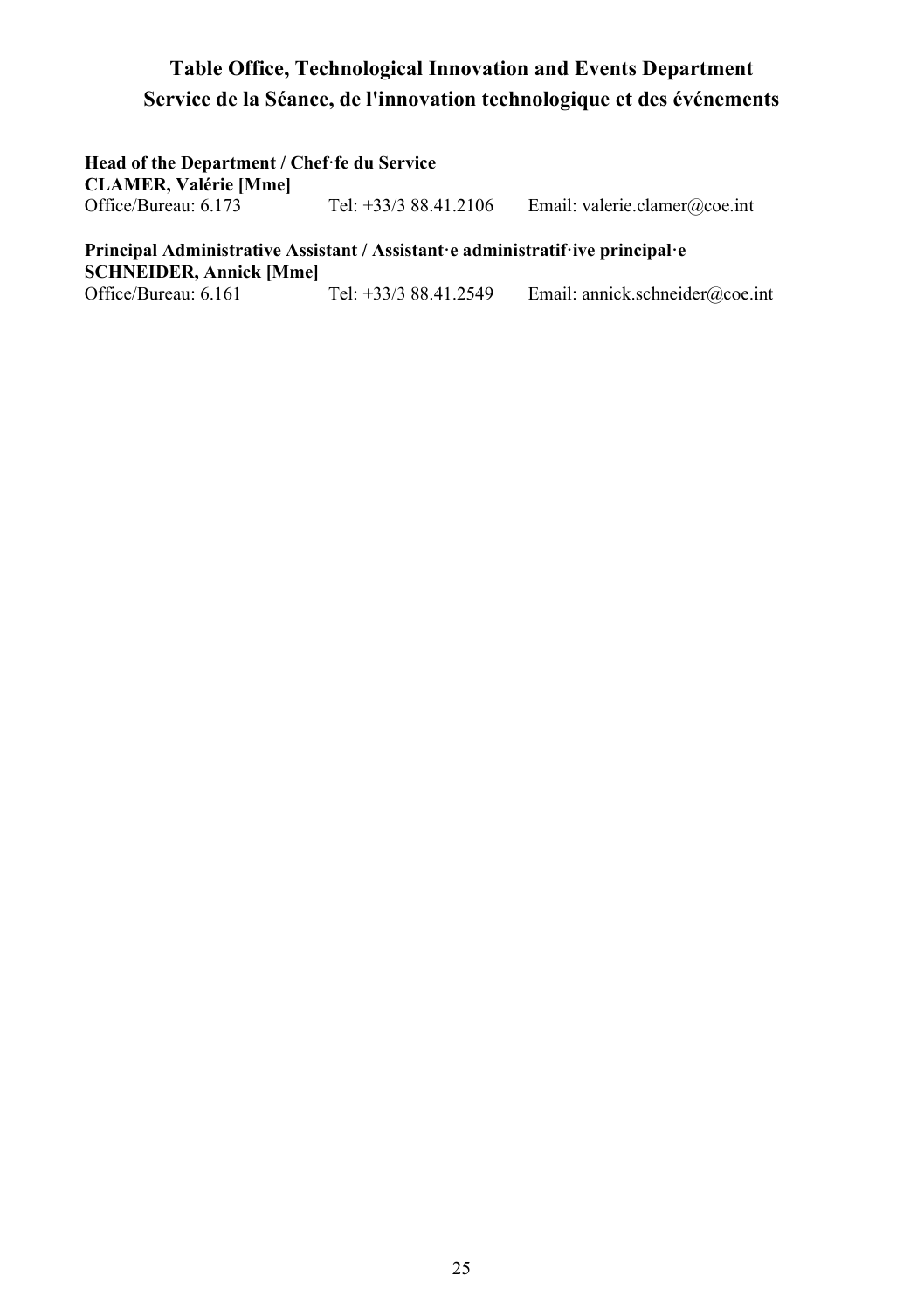#### Table Office Service de la Séance

Email: table.office@coe.int

| Head of the Table Office / Chef fe du Service de la Séance<br><b>CLAMER, Valérie [Mme]</b>                   |                        |                               |
|--------------------------------------------------------------------------------------------------------------|------------------------|-------------------------------|
| Office/Bureau: 6.173                                                                                         | Tel: $+33/388.41.2106$ | Email: valerie.clamer@coe.int |
| Deputy Head of the Table Office / Chef fe adjoint e du Service de la Séance<br>, [zz]                        |                        |                               |
| Principal Administrative Assistant / Assistant e administratif ive principal e<br><b>MOREL, Rachel [Mme]</b> |                        |                               |
| Office/Bureau: 6.163                                                                                         | Tel: +33/3 90.21.4596  | Email: rachel.morel@coe.int   |
| Administrative assistant / Assistant e administratif ive<br><b>MEYER, Martine [Mme]</b>                      |                        |                               |
| Office/Bureau: 6.142                                                                                         | Tel: +33/3 88.41.3507  | Email: martine.meyer@coe.int  |
| Assistants / Assistant es<br>HAUG, Aurélie [Mme]                                                             |                        |                               |
| Office/Bureau: 6.165                                                                                         | Tel: +33/3 90.21.5229  | Email: aurelie.haug@coe.int   |
| TANNA, Beejul [Ms]<br>Office/Bureau: 6.182                                                                   | Tel: +33/3 88.41.3975  | Email: beejul.tanna@coe.int   |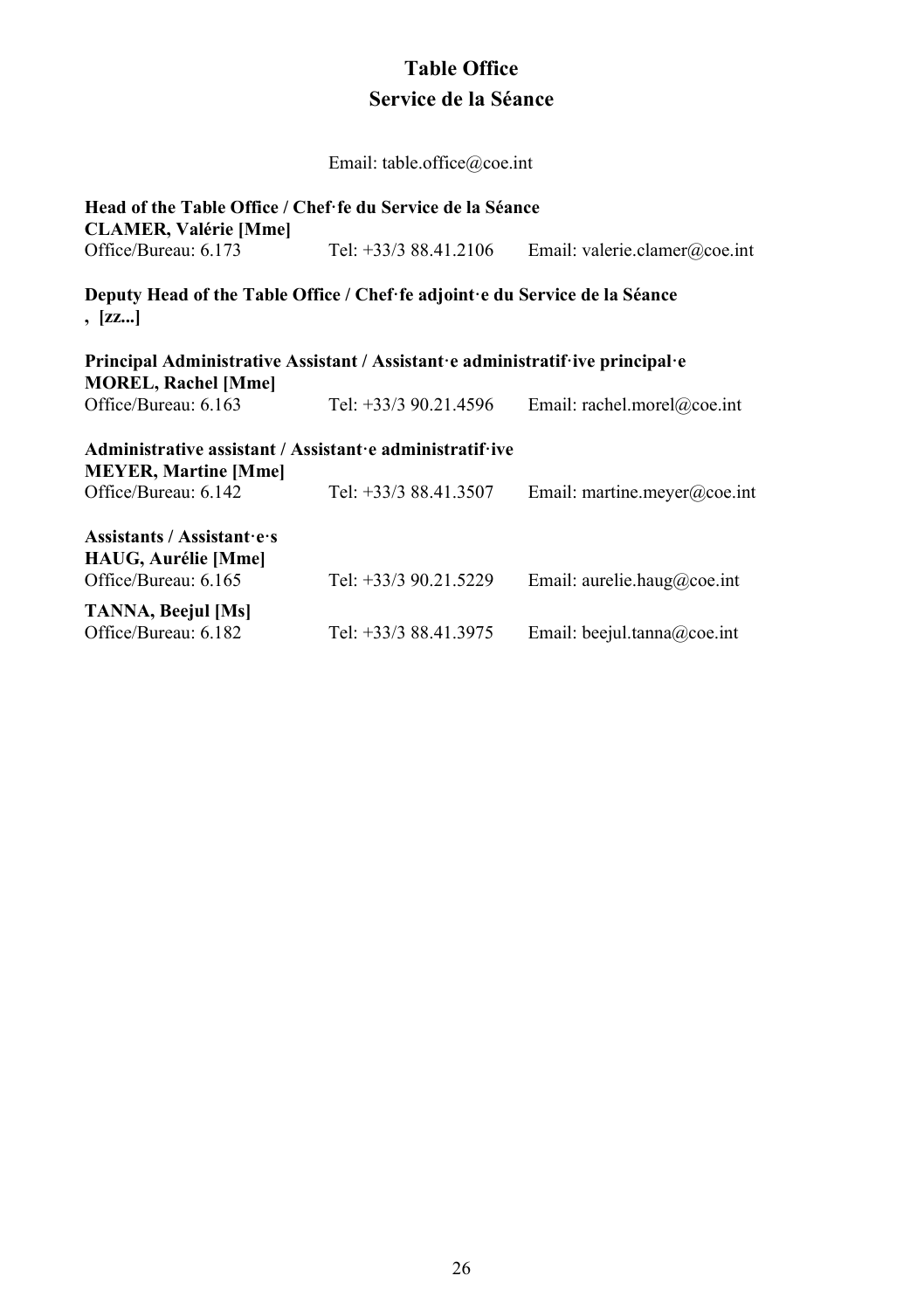# Standing Committee Commission permanente

| Secretary / Secrétaire<br><b>GAYEVSKA, Kateryna [Mme]</b>                                                       |                       |                                  |
|-----------------------------------------------------------------------------------------------------------------|-----------------------|----------------------------------|
| Office/Bureau: 6.160                                                                                            | Tel: +33/3 88.41.2127 | Email: kateryna.gayevska@coe.int |
| Administrative assistant / Assistant e administratif ive<br><b>MEYER, Martine [Mme]</b><br>Office/Bureau: 6.142 | Tel: +33/3 88.41.3507 | Email: martine.meyer@coe.int     |
| Assistant / Assistant e<br>HAUG, Aurélie [Mme]<br>Office/Bureau: 6.165                                          | Tel: +33/3 90.21.5229 | Email: aurelie.haug@coe.int      |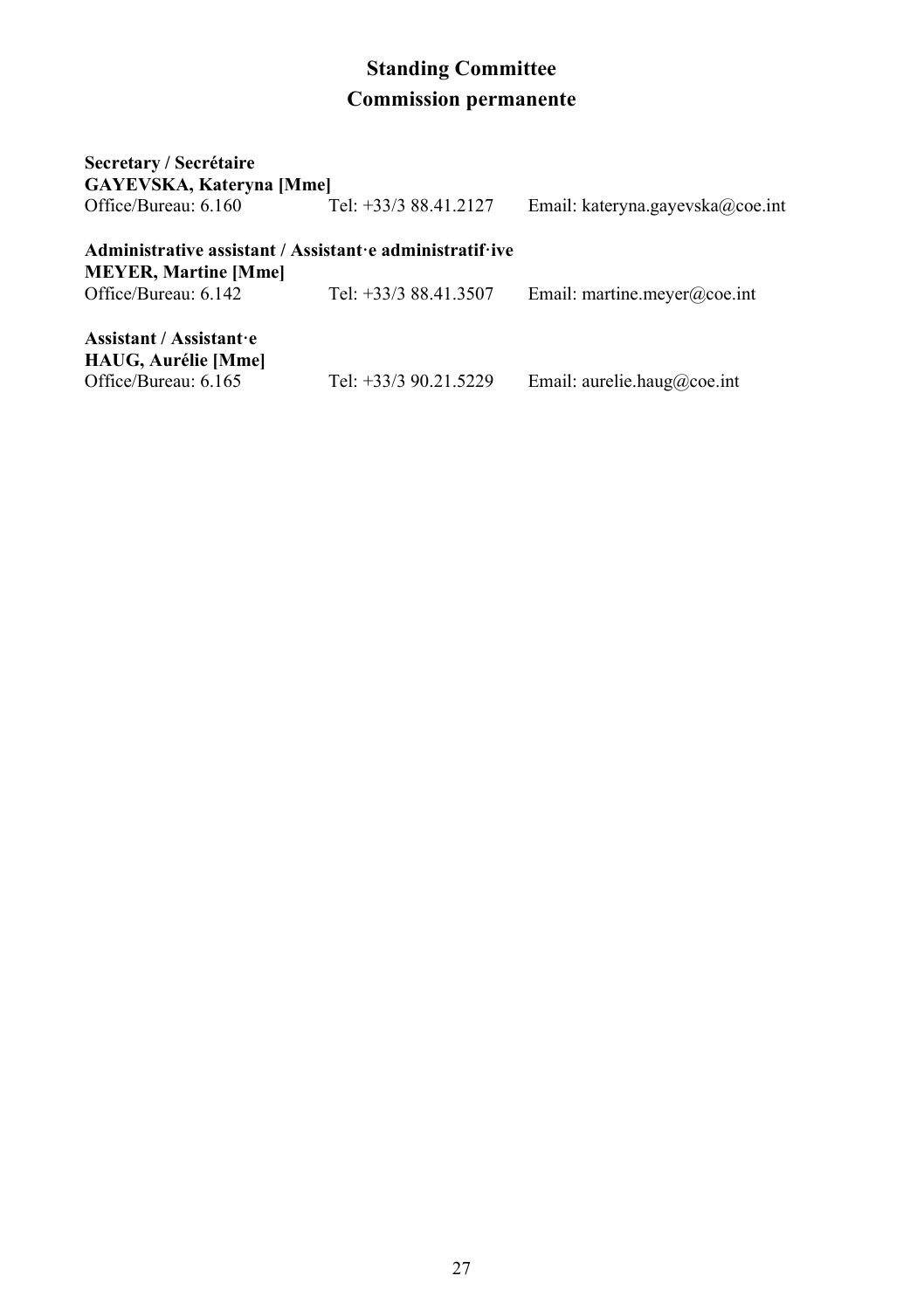# Information and Technological Innovation Unit Unité de l'information et de l'innovation technologique

Email: it.unit@coe.int

| Head of the Unit / Chef fe de l'Unité<br><b>GUGLIELMI, Jean-Pierre [M. ]</b>                                                      |                         |                                      |  |
|-----------------------------------------------------------------------------------------------------------------------------------|-------------------------|--------------------------------------|--|
| Office/Bureau: 6.181 Tel: +33/3 88.41.2596                                                                                        |                         | Email: jean-pierre.guglielmi@coe.int |  |
| Information Officer / Chargé e de l'information<br><b>DUBOURG, Agathe [Mme]</b><br>Office/Bureau: 6.162                           | Tel: +33/3 90.21.5295   | Email: agathe.dubourg@coe.int        |  |
|                                                                                                                                   |                         |                                      |  |
| Assistant / Assistant e<br>PARROTT, David [Mr]                                                                                    |                         |                                      |  |
| Office/Bureau: 6.169                                                                                                              | Tel: $+33/3$ 90.21.4064 | Email: david.parrott@coe.int         |  |
| Project manager (development) / Chargé e de projet (développement)<br>KLAUSS, Julien [Mr]                                         |                         |                                      |  |
| Office/Bureau: 6.152                                                                                                              | Tel: +33/3 90.21.6067   | Email: julien.klauss@coe.int         |  |
| Project manager (analysis and quality monitoring) / Chargé e de projet (analyse et suivi qualité)<br><b>MAZAR, Sandrine [Mme]</b> |                         |                                      |  |
| Office/Bureau: 6.169                                                                                                              | Tel: $+33/3$ 90.21.5310 | Email: sandrine.mazar@coe.int        |  |
| Design and ergonomics manager / Chargé e du Design et de l'ergonomie<br>WEBER, Régis [M.]                                         |                         |                                      |  |
| Office/Bureau: 6.152                                                                                                              | Tel: $+33/3$ 90.21.6067 |                                      |  |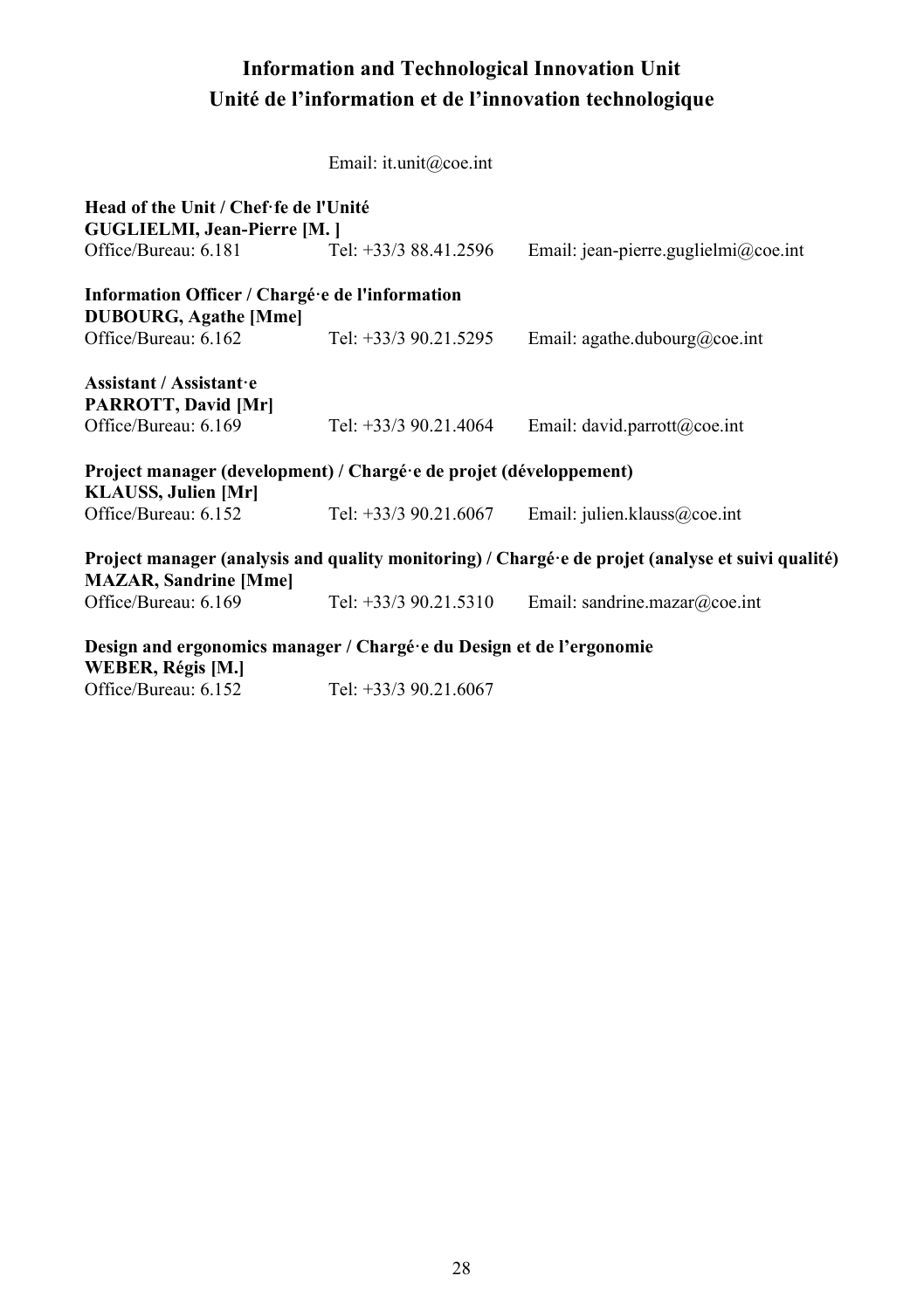#### Division of Parliamentary Researchs, Administrative matters and Events Division de la recherche parlementaire, des questions administratives et événements

| Head of the Division / Chef fe de Division                                                                                                                                             |                       |                                 |  |
|----------------------------------------------------------------------------------------------------------------------------------------------------------------------------------------|-----------------------|---------------------------------|--|
| DE BUYER, Yann [M.]<br>Office/Bureau: 6.172                                                                                                                                            | Tel: +33/3 88.41.2911 | Email: yann.debuyer@coe.int     |  |
| Principal Administrative Assistant / Assistant e administratif ive principal e<br><b>SCHNEIDER, Annick [Mme]</b>                                                                       |                       |                                 |  |
| Office/Bureau: 6.161                                                                                                                                                                   | Tel: +33/3 88.41.2549 | Email: annick.schneider@coe.int |  |
| Administrative assistants / Assistant es administratif ives<br>WILLKOMM-PEREIRA, Christine [Mme]<br>Office/Bureau: 6.195<br>Tel: +33/3 88.41.2978<br>Email: christine.willkomm@coe.int |                       |                                 |  |
| <b>DUBOURG, Agathe [Mme]</b><br>Office/Bureau: 6.162                                                                                                                                   | Tel: +33/3 90.21.5295 | Email: agathe.dubourg@coe.int   |  |
| Assistants / Assistant es<br>WIESMEYER, Anne [Mme]<br>Office/Bureau: 6.170                                                                                                             | Tel: +33/3 88.41.3517 | Email: anne.wiesmeyer@coe.int   |  |
| TANNA, Beejul [Ms]<br>Office/Bureau: 6.182                                                                                                                                             | Tel: +33/3 88.41.3975 | Email: beejul.tanna@coe.int     |  |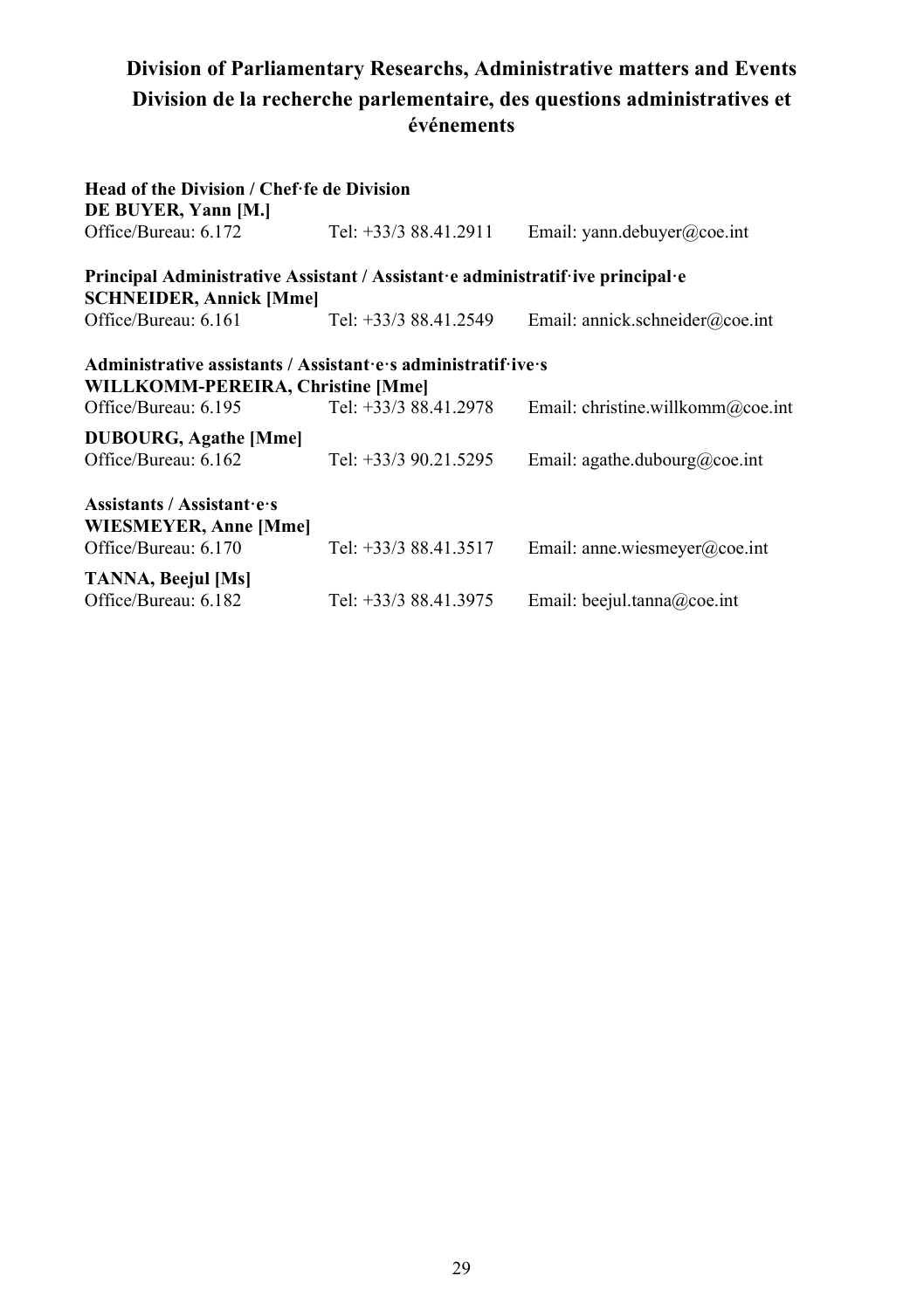### Political and Legal Advice, Coordination and Communication Department Service du conseil politique et juridique, de la coordination et de la communication

| Head of the Department / Chef fe du Service<br><b>KARPENKO, Artemy [M.]</b>         |                         |                                      |
|-------------------------------------------------------------------------------------|-------------------------|--------------------------------------|
| Office/Bureau: 6.152                                                                | Tel: +33/3 90.21.5209   | Email: artemy.karpenko@coe.int       |
| Assistants / Assistant es<br><b>SCHOEN, Noémie [Mme]</b><br>Office/Bureau: 6.211/13 | Tel: $+33/3$ 90.21.6140 | Email: noemie.schoen@coe.int         |
| ROLLER-KAUFMAN, Carine [Mme]<br>Office/Bureau: 6.211/13                             | Tel: $+33/3$ 90.21.6140 | Email: carine.roller-kaufman@coe.int |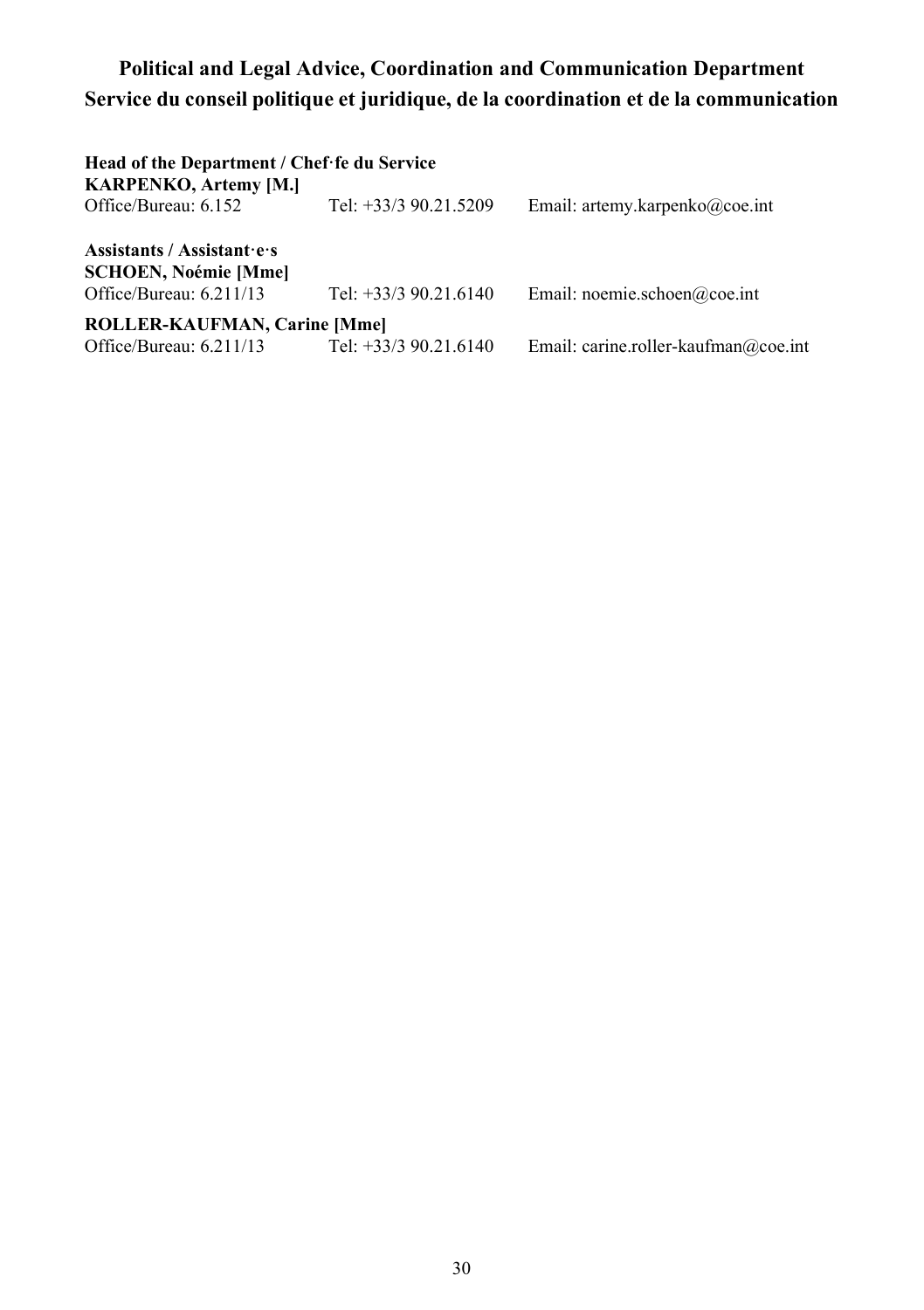# Bureau of the Assembly Bureau de l'Assemblée

Fax: +33/3 88.41.2776

| Head of the Secretariat / Chef fe du Secrétariat<br><b>HEURTIN, Isild [Mme]</b> |                         |                                  |
|---------------------------------------------------------------------------------|-------------------------|----------------------------------|
| Office/Bureau: 6.156                                                            | Tel: $+33/3$ 90.21.4100 | Email: isild.heurtin@coe.int     |
| Secretary / Secrétaire<br><b>GAYEVSKA, Kateryna [Mme]</b>                       |                         |                                  |
| Office/Bureau: 6.160                                                            | Tel: +33/3 88.41.2127   | Email: kateryna.gayevska@coe.int |
| Assistant / Assistant e<br><b>GAREL, Anne [Mme]</b>                             |                         |                                  |
| Office/Bureau: 6.184                                                            | Tel: $+33/3$ 90.21.5686 | Email: anne.garel@coe.int        |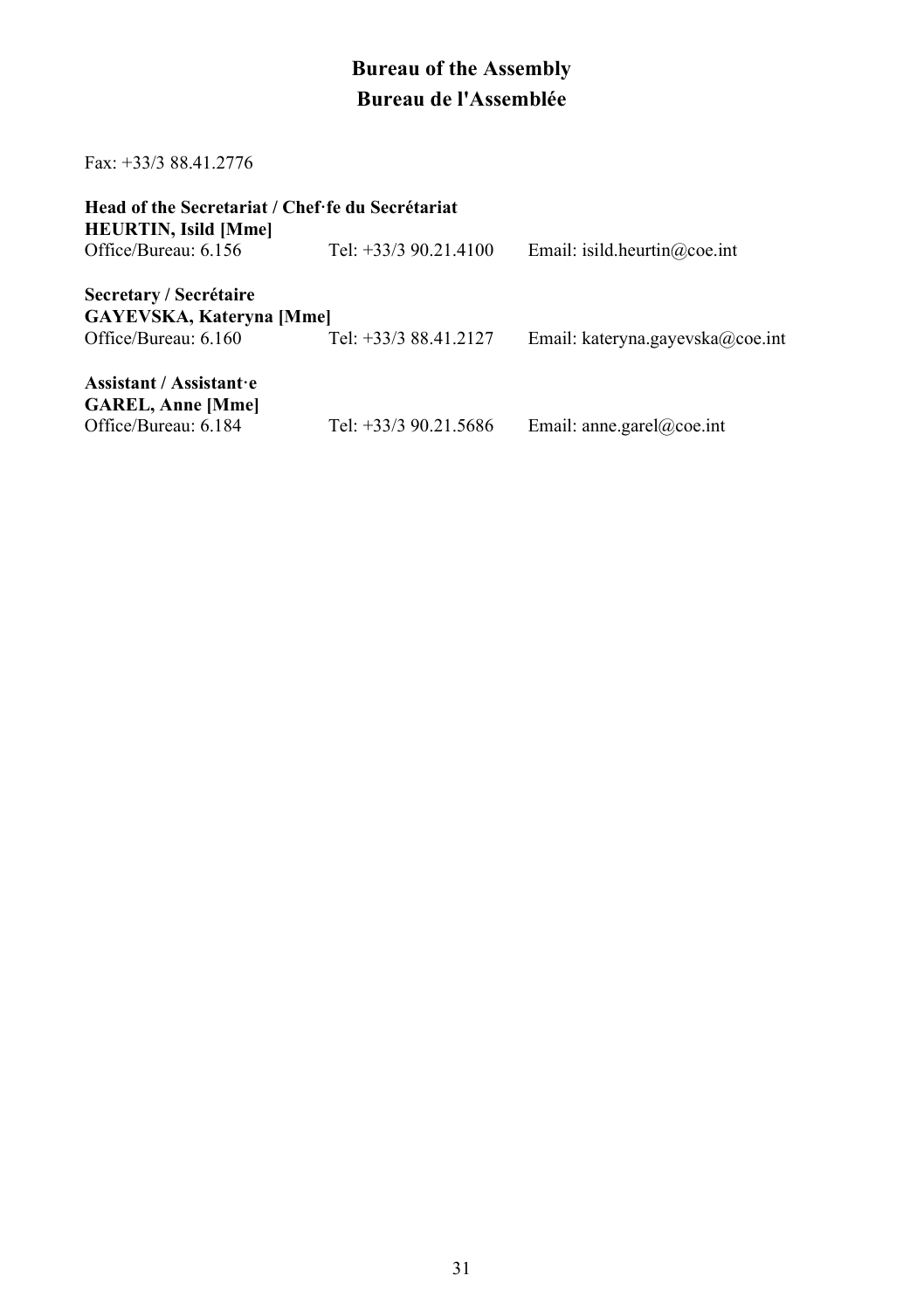### Joint Committee Comité mixte

| Secretary / Secrétaire<br><b>HEURTIN, Isild [Mme]</b>                       |                         |                              |
|-----------------------------------------------------------------------------|-------------------------|------------------------------|
| Office/Bureau: 6.156                                                        | Tel: $+33/3$ 90.21.4100 | Email: isild.heurtin@coe.int |
| Assistant / Assistant e<br><b>GAREL, Anne [Mme]</b><br>Office/Bureau: 6.184 | Tel: $+33/3$ 90.21.5686 | Email: anne.garel@coe.int    |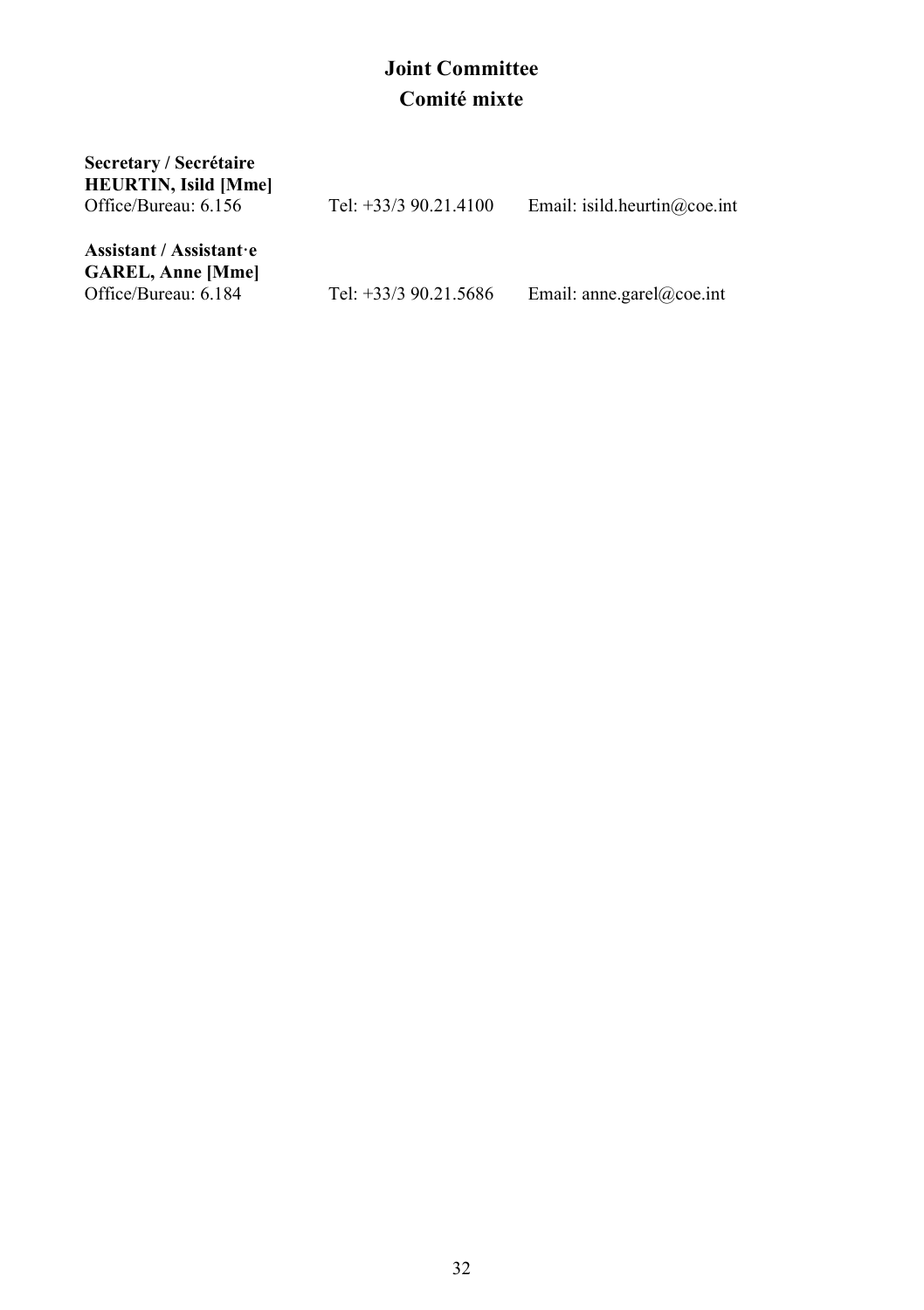#### Communication Division Division de la communication

Email: pace.com@coe.int

| Head of the Division / Chef fe de Division<br><b>CATALANO, Micaela [Ms]</b>                                   |                        |                                    |
|---------------------------------------------------------------------------------------------------------------|------------------------|------------------------------------|
| Office/Bureau: 6.164                                                                                          | Tel: +33/3 88.41.2595  | Email: micaela.catalano@coe.int    |
| Deputy to the Head of the Division / Adjoint e au/à la Chef fe de la Division<br><b>FERRER, Francesc [M.]</b> |                        |                                    |
| Office/Bureau: 6.187                                                                                          | Tel: $+33/388.41.3250$ | Email: francesc.ferrer@coe.int     |
| Administrative Officer / Administrateur trice                                                                 |                        |                                    |
| <b>MACDONALD, Angus [Mr]</b>                                                                                  |                        |                                    |
| Office/Bureau: 6.189                                                                                          | Tel: $+33/388.41.3439$ | Email: angus.macdonald@coe.int     |
| Principal Administrative Assistant / Assistant e administratif ive principal e                                |                        |                                    |
| <b>BARGELLINI, Nathalie [Mme]</b>                                                                             |                        |                                    |
| Office/Bureau: 6.168                                                                                          | Tel: $+33/388.41.2282$ | Email: nathalie.bargellini@coe.int |
| Assistant / Assistant e                                                                                       |                        |                                    |
| <b>KIEFFER, Elena [Mme]</b>                                                                                   |                        |                                    |
| Office/Bureau: 6.166                                                                                          | Tel: +33/3 88.41.3193  | Email: elena.kieffer@coe.int       |